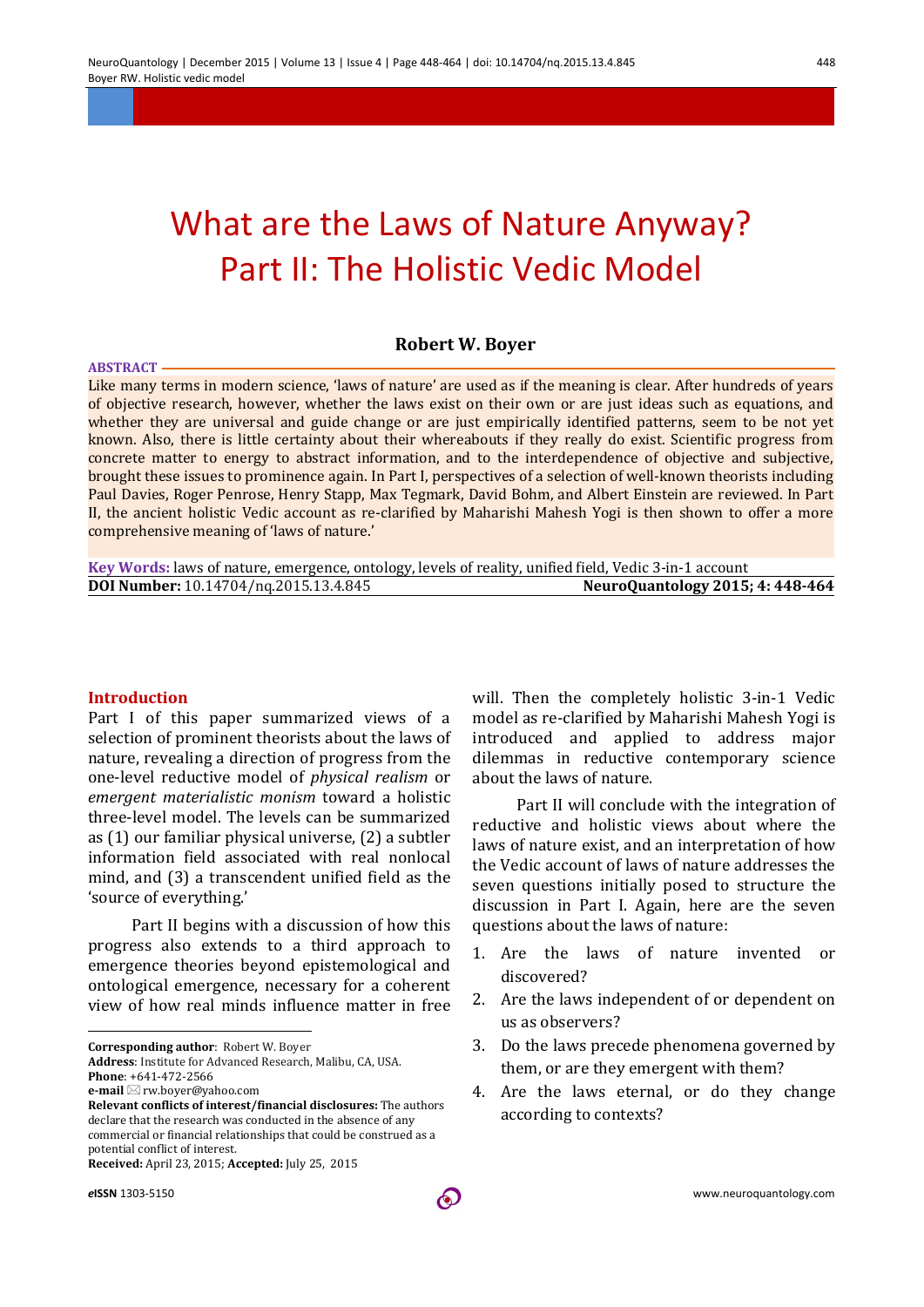- 5. How does the order implied by the laws reconcile with *fundamental*  quantum randomness?
- 6. Do the laws or anything else including us have any power to choose what happens?
- 7. If laws of nature really exist, where are they?

### **Three approaches to emergence**

Trying to account for mind over matter without acknowledging mind as an ontologically real level of nature underlying matter (questions 6 and 7) relates to the two notions of emergence mentioned in Part I that posit emergent properties with increasing complexity. In reductive physicalism, higher-order emergent properties are reducible to (*supervene on*) their lower-order parts or bottom-line physical constituents. But the higher-order, more holistic emergent properties cannot have real causal power over the parts from which they emerge if they are entirely due to the lower-order parts of brain biology.

This reductive view, sometimes called *epistemological emergence* (e.g. Ward, 2010, p. 283), does not allow for higher-order top-down causal control of the lower-order parts. Rather, it is only bottom-up causation where the higherorder unitary whole has no ontologically real existence other than its underlying parts. Physicist Henry Stapp (2010, p. 108) calls this view 'totally irrational,' with "false precepts of classical mechanics that leave mind and consciousness completely out of the causal loop."

This reductive physicalist view is generally consistent with *emergent materialistic monism.* It is monism because only physical reality exists; and it is emergent in the sense that complex and higher-order processes emerge from lower-order physical processes. But they remain nothing other than (supervene on) the lower-order processes: social processes emerge from psychological processes, which emerge from biological processes, which emerge from inert physical matter. This view is sometimes taken further to posit that physical processes come from randomly fluctuating quantum fields emerging in the big bang, and ultimately from *literally* nothing (e.g., Krauss, 2012).

*e***ISSN** 1303-5150 www.neuroquantology.com Intuiting the inadequacy of these views, in recent years an alternative has become popular which recognizes and tries to incorporate holistic 'top-down' causal mechanisms. It refers to

properties emerging into a super-ordinate system-in-itself (biological organism as a unitary 'self') not completely reducible to its underlying parts or their relationships. It also posits that the unitary whole has causal power to direct the underlying parts.

In this meaning of emergence, the nonreductive whole emerging from the parts is more than the sum of the parts and somehow can direct the lower-order physical parts. Sometimes called *ontological emergence* (e.g., Silberstein and McGeever, 1999; Ward, 2010), it seems to be a misnomer. In this view, as with epistemological emergence, the causal chain has no breaks to insert a new causal influence. It is not *ontologically real* emergence because there is no new and real level where the whole as a 'higherorder causally efficacious system' exists (Scharf, 2012). It thus also is not freed from Stapp's characterization as 'totally irrational.'

The emergent whole can be said to be greater than the sum of its parts in the sense that new capabilities and behaviors emerge from increasing complexity and integration of the parts. But this doesn't mean that a complex collection of interconnected parts *creates* a higher-order ontologically real level in addition to the physical. The closed physical causal chain is not broken to insert super-ordinate, top-down power that actually could direct unitary behavior (related to the 'binding problem').

Regarding brain function, neural complexity allows new behaviors. But importantly, no new and real level of nature with causal power over brain and behavior (such as in a unitary 'I' or real self) emerges inside or outside of neurons—again, no real mind, no causal power, no free will. It thus is perhaps better termed *epiphenomenal emergence* rather than ontological emergence.

One currently popular approach to circumvent this issue is to get rid of ontology (and substantivalism or substance), by considering *reality* only in terms of relations, even *relations without relata* (Ladyman, 2009; Boyer, 2013). Called 'ontic structural realism (Ladyman, 2009), in effect it throws out the 'baby' (real particles/objects) with the 'bath water' (quantum probability waves) in striving for a more abstract view beyond historical views of physical scientific realism and the classical determinate causal chain of events.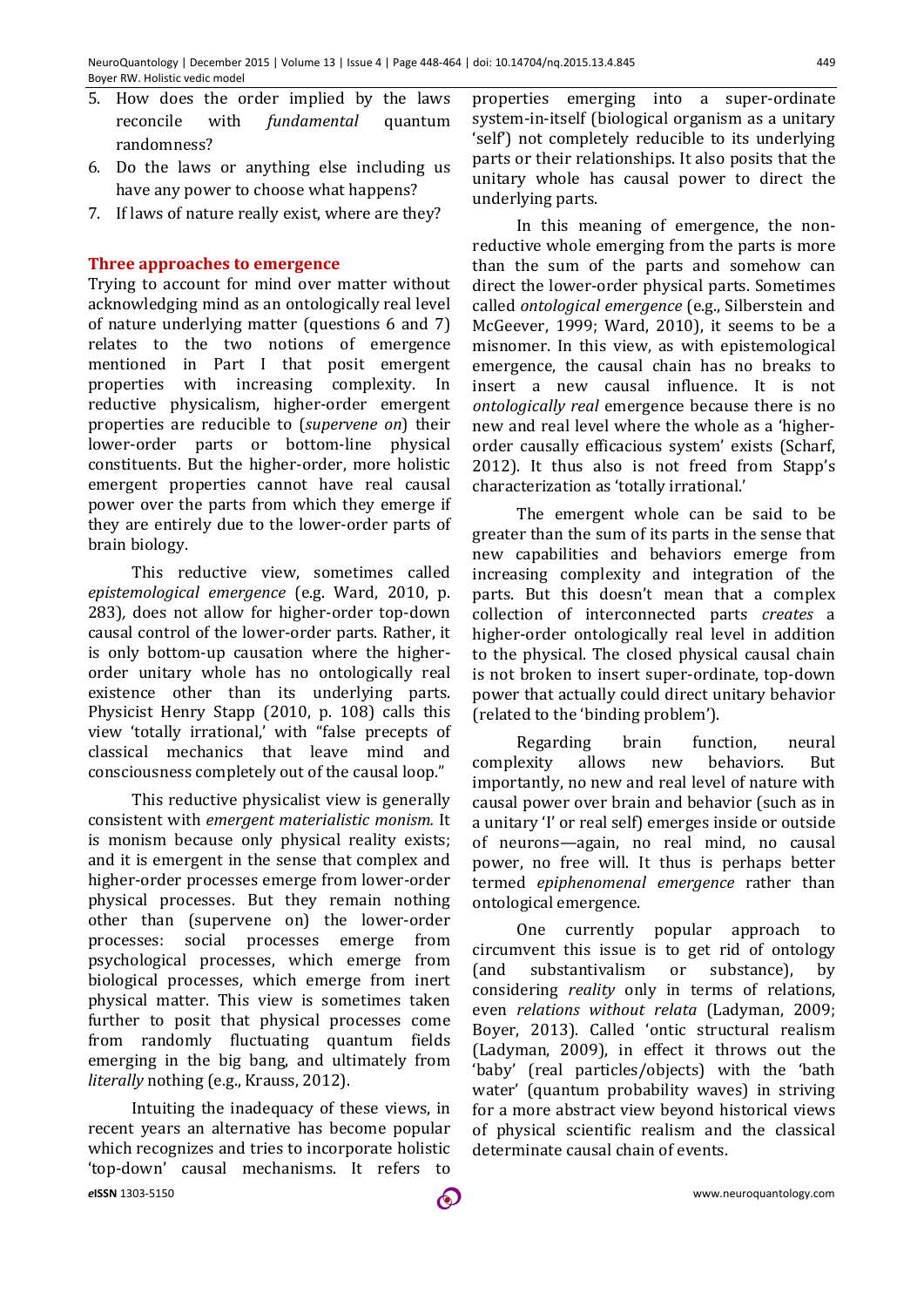Progressing beyond the theory of a meaningless information field, in Part I models were summarized that propose a real level of nature in addition to the physical, with real minds. Logically, this additional level could cause changes in the physical causal chain. This means that the physical causal chain is *open* deeper in the 'quantum smear' (Stapp, 2010). It just didn't look open from the gross, coarser-grained physical perspective of 'objective' physical measurement processes associated with the indirect third-person approach to gaining knowledge. These more integrative theories relate to a third meaning of emergence, consistent with a holistic unified field-based perspective as the orderly source of everything.

In this third meaning of emergence, the whole precedes the parts, and the parts emerge from the whole as limitations of it. Instead of the reductive physicalist worldview that consciousness and mind are epiphenomenal and fundamentally non-existent, they are the basis of matter and direct its orderly expressions all along the way in 'evolutionary pathways' (Davies, 1991). Real non-physical mind underlies physical parts and guides behavior at each stage (Boyer, 2008, 2014).

Recent progress in quantum biology reflects the continuing pursuit of determinate causal mechanisms in the direction of more abstract nonlocal field dynamics subtler than concrete local physical mechanics. But as discussed in Part I, Ward (2010) has pointed out that top-down causal influences require a real level of nature that directs the physical, a field of consciousness or cosmic mind that has not been, and cannot be, accounted for within the physical.

This third meaning of emergence relates to the *consciousness→mind→matter*  ontology, opposite of the matter*→*mind*→*consciousness model of reductive physicalism and emergent monism in which conscious mind is non-existent or just an epiphenomenon of the brain. This meaning of emergence is the only one that logically supports the causal intentions of real mind, whether a nonlocal individual mind or a cosmic intelligence. And it means that the physical causal nexus is not completely closed as it appears to be on the gross, coarser-grained physical level. This holistic *unified field-based* understanding of emergence refers to detailed and diverse expressions of capabilities inherent in the whole. The ultimate wholeness is the

unified field, the bottom-line source of order in nature, related to a 'supreme informational principle,' 'primordial consciousness' that is cosmic, and 'Platonic Forms' (Ward, 2010), as discussed in Part I.

In the view of reductive physicalism, there is physical reality, sometimes speculated and assumed to emerge from an infinitely dense and infinitesimally small singularity or even possibly 'nothing;' and all real phenomena are nothing other than physical matter. This is the one-level ontology of physical realism, materialistic or emergent monism. Consistent with this one-level ontology, the entirety of nature spontaneously and inexplicably happened to emerge ultimately from literally 'nothing.'

In contrast, the view of the relativistic physical space-time gravitational field (matter) plus 'nothingness' as an ultimate, transcendent unified field can be called a two-level ontology. But these one-level and two-level models are not rich enough to account for real mind. They don't incorporate cutting edge progress in information space and 'quantum mind' emerging in the threelevel models introduced in Part I, which are converging toward the Vedic 3-in-1 account.

## **'God' and the unified field as the source of everything**

In the completely holistic Vedic account, the totality of nature includes both the expressed aspect and the unexpressed aspect, manifest and unmanifest, immanent and transcendent. The unexpressed aspect can be described as outside *from the view of the expressed.* It is transcendent and completely separate, from a particular state of knowledge. But from a unified state of knowledge, the expressed is ultimately nothing other than it.

To be consistent, the reductive view of finite space-time needs to be understood as within the infinite eternal 'space-time' of the unified field. With respect to corresponding theistic views, notions of 'God' and the finite universe, infinite and finite, immanent and transcendent, can be understood in terms of an underlying unity, in which 'God's' creation remains within the omnipresence of 'God.'

In his 2012 book *A Universe from Nothing: Why there is Something rather than Nothing*, physicist Lawrence Krauss relates the contrast between nothing and 'God' to secularism versus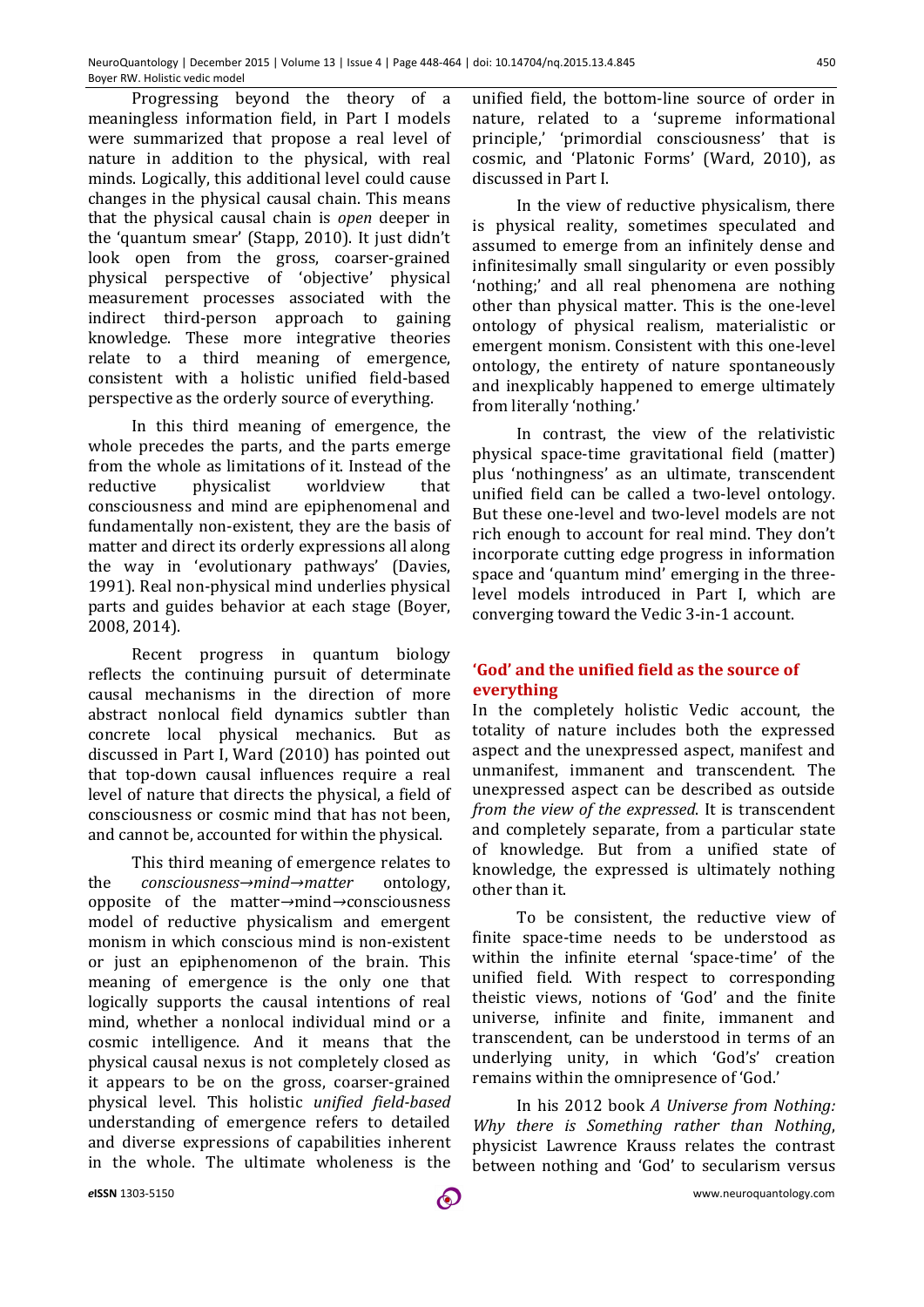religion. Unfortunately, these views are characterized in terms of scientific versus theological beliefs about the source of order, and whether 'God' as Creator of the universe really exists.

Fortunately, unified field theory brings back into the scientific picture the core qualities that Newton—and historical views generally attributed to 'God.' Whatever else is attributed to 'God,' at least 'God' as *omnipresent*, *omnipotent*, *infinite*, and *eternal* has the same qualities as a completely unified field. In this unified view, 'God' must be in each of us, if 'God' is omnipresent and infinite. The view of an external 'God' as separate from creation, and from us as created beings, is restrictive of 'God' if it doesn't give proper due to 'God' as omnipresence. Sometimes this point is accounted for using the impersonal term *'Godhead.'* In the Vedic account, these views are associated with particular stages of knowledge development beyond the ordinary waking state in the progress to the state of unity consciousness (Maharishi Mahesh Yogi, 1967).

The arguments by Krauss (2012) for 'something from nothing' and his characterization of counter-arguments both reflect the current reductivism. These parts of his arguments actually seem similar to theistic views that place 'God' as the Creator or First Cause in an undefined 'somewhere' outside the universe (for Krauss, a 'complicated nothing,' a quite paradoxical notion). It also is a prominent religious view that a transcendent 'God' created the universe out of nothing (ex nihilo).

The issue for theologians is then what and where 'God' is. If 'God' is real, and outside the universe, then the universe doesn't include all of reality. A more integrated view is needed, including a coherent explanation of the means 'God' used to create the universe. How to bridge the gap between a transcendent 'God' and the manifest creation has long been a core issue in theology. It relates to current issues brought out in this paper of how to bridge holistic unity, reductive 'nothing,' and the real world that science historically believed it was investigating.

*e***ISSN** 1303-5150 www.neuroquantology.com In cosmology and in theology, what might be distinguished as the impersonal view of 'God' as at least all-encompassing, omnipresent unity does not translate into the big bang as an explosion, but rather an implosion or *condensation* (Boyer, 2007). Creation then would be the phenomenal emergence of concrete levels

and parts within the omnipresent wholeness of 'God' (or the infinite eternal unified field). In other words, the whole creates and permeates the parts. That integrated view is fundamental enough to unite science and religion. It has gigantic implications for a coherent model of nature and our place in it that reductivism doesn't have.

In reductive physicalism, the gross surface level of nature is the primary locus of experience and understanding. The 'consensus' inflationary big bang theory is a product of this engrained reductionism and physicalism. This theory needs re-evaluation based on more expansive views that now include a nonphysical, nonlocal information field underlying the physical (Boyer, 2014). The only notion in inflationary big bang theory suggestive of this more inclusive ontology is the superluminal *inflaton* (inflationary) field. But further, quantum information field theory is beginning to incorporate semantic meaning rather than just meaningless random bits of information, another step necessary for a deeper ontology of nature that includes real minds.

Unified field theory also crucially brings back into the scientific picture *inherent* order, rather than *fundamental*  randomness. This concerns another historical contrast between science and religion, related to the concept of *omniscience* and the orderly source of natural law as an attribute of 'God.' With the unified field as having inherent order as a lowest or no entropy state, the contrast then becomes unified field theory and holistic science on the side of 'God' and religion, versus *fundamental*  randomness and 'nothing' on the side of reductive science.

The reductive view is commonly associated with scientific secularism. But arguments for the view rarely address the unified field perspective compatible with religious views of 'God' as infinite, omnipresent, and inherently orderly. They also don't address nonlocal mind, beginning to be addressed in three-level models discussed in Part I. This major progress is consistent with both science and religion, helpful for bridging gaps between them in the past hundreds of years.

The holistic view of the unified field as the source and container of everything can be associated with the theistic view of *panentheism.*  In this view, causal efficacy ultimately could be implemented on any level of nature, due to the existence and permeability of the totality of nature at every level and every part.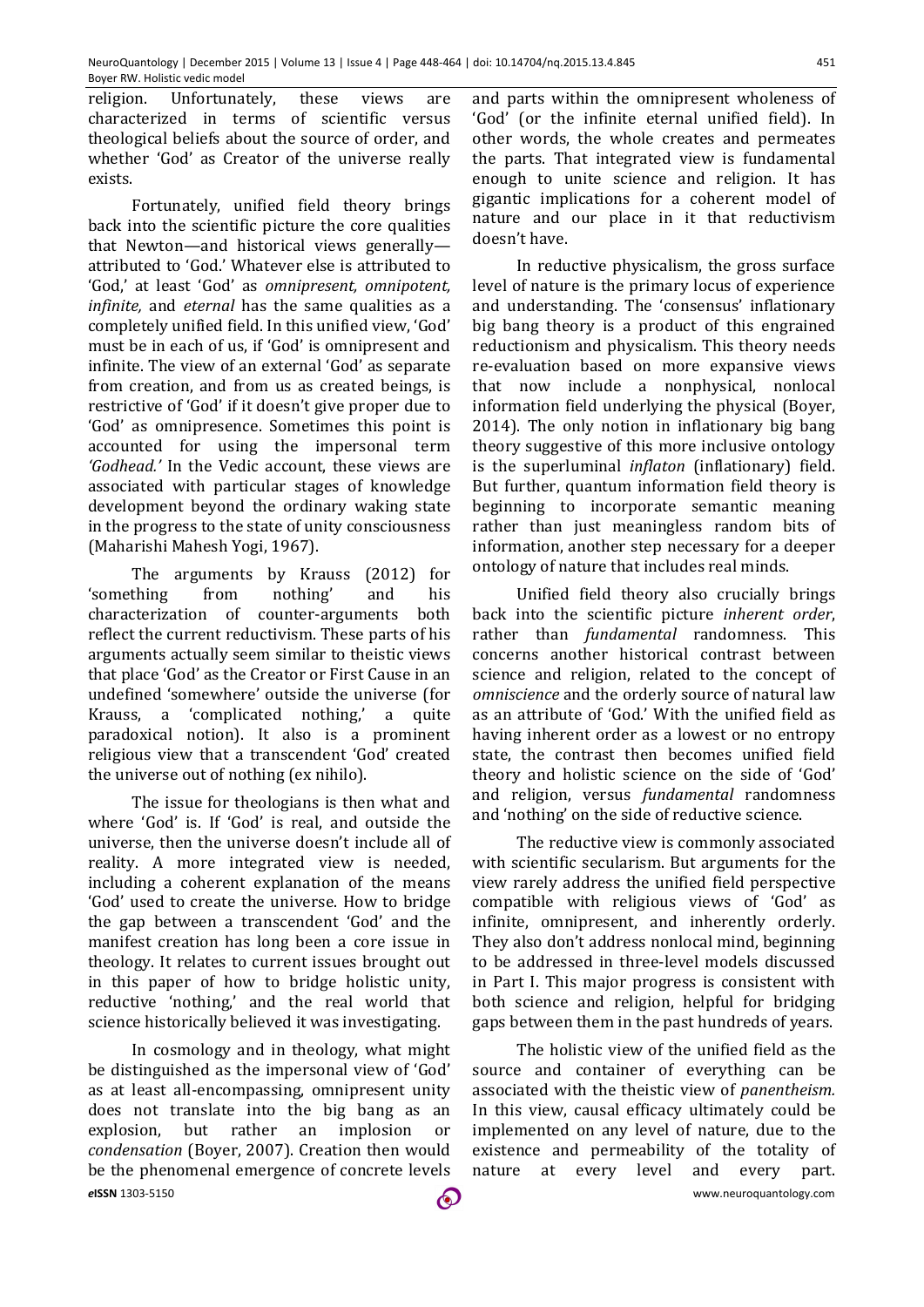Biochemist/theologian Arthur Peacocke (2010) explains:

> "…[P]an*en*thesim…[is] the belief that the Being of God includes and penetrates allthat-is, so that every part of it exists in God and (as against pantheism) that God's Being is more than, and is not exhausted by, it (p. 261). For God is best conceived of as the circumambient Reality enclosing all existing entities, structures, and processes and as operating in and through all, while being more than all…. In this model, there is no 'place outside' the infinite God in which what is created could exist. God creates allthat-is *within*  Godself…. [I]f God incorporates both the individual systems and the total System-of-systems within Godself, as in the panentheistic model, then it is readily conceivable that God could interact with all the complex systems at their own holistic levels. For God is present within the wholes as such, as well as the parts" (p. 262).

While maintaining either our scientific secular or particular religious perspective, we are fortunately progressing toward unity, and toward causally efficacious real minds with free will within the purview of a rational, coherent scientific view. As quantum physicist Werner Heisenberg (truthcontest.com, 2014) is quoted as stating, "The first gulp from the glass of natural sciences will make you an atheist, but at the bottom of the glass God is waiting for you."

#### **The completely holistic Vedic account**

The Vedic tradition is not a faith-based religion (for example, no system of doctrinal conversion). It rather is held to be an *ancient science* emphasizing both theoretical consistency and empirical validation, from which various religions and philosophies have drawn parts.

A pivotal contribution to its reemergence is its completely holistic re-clarification by Maharishi Mahesh Yogi, who has focused on testing it in a scientific context as *Maharishi Vedic Science and Technology.*  Translated as "total knowledge" (Maharishi Vedic University, 1994), *Veda*  concerns total knowledge of the laws of nature, like the pursuit in modern science.

In the ancient Vedic tradition, as well as other traditions albeit with various cultural and language differences, there is purported to be a

universal essence of nature. This has obvious correspondence with the unified field (Hagelin, 1987; 1989). The most parsimonious explanation is that ancient and modern scientific views converge on the same unified field (Hagelin, 1987).

Logically, there is only one completely unified field. It can be likened to mathematical concepts of empty set, or zero, or one (Oneness), and also to the philosophical terms of eternal Void (emptiness or *nothingness* from the reductive view) and eternal Being (fullness or everything from the holistic view).

Within the unified field are finite levels of nature phenomenally expressed in increasing limitation from subtlest to grossest—somewhat akin to sequential symmetry-breaking. Individual subjective minds and objects of sense (object-subject duality) both emerge within the infinite eternal unified field of universal *Being* that is consciousness itself. This account describes the infinitely self-interacting unified field of pure existence, within which phenomenally exists a subtle nonlocal, objectinterdependent level, which in turn permeates the gross local, object-independent level of our familiar physical world. Importantly, this means that space does not begin from an infinitely dense singularity, Planck-size quantum, or reductive 'nothing' banging outward. Rather, infinite eternal 'space-time' *condenses*  into subtle nonlocal and gross local mediums of space-time with different textural limitations (Boyer, 2007, 2010, 2012). Maharishi (1976, p. 129) explains:

> "This process of consciousness becoming aware of itself creates an unmanifest spacetime geometry within the field of consciousness. The unmanifest space-time curve within the field of consciousness is at the source of space-time curvature…"

To explain phenomenal manifestation, the unified field is described as the simultaneity of wholeness and part, infinity and point. In each point is infinity, and the infinite singularity contains infinity of points. It is not just the reductive notion of an infinitesimal point but also *at the same time* the holistic notion of infinite expanse: simultaneously infinity/point, wholeness/part, universal/individual. The ultimate non-dual unified field—Singularity, Oneness, Unity—is attributed two coexisting opposite qualities: infinite silence and infinite dynamism.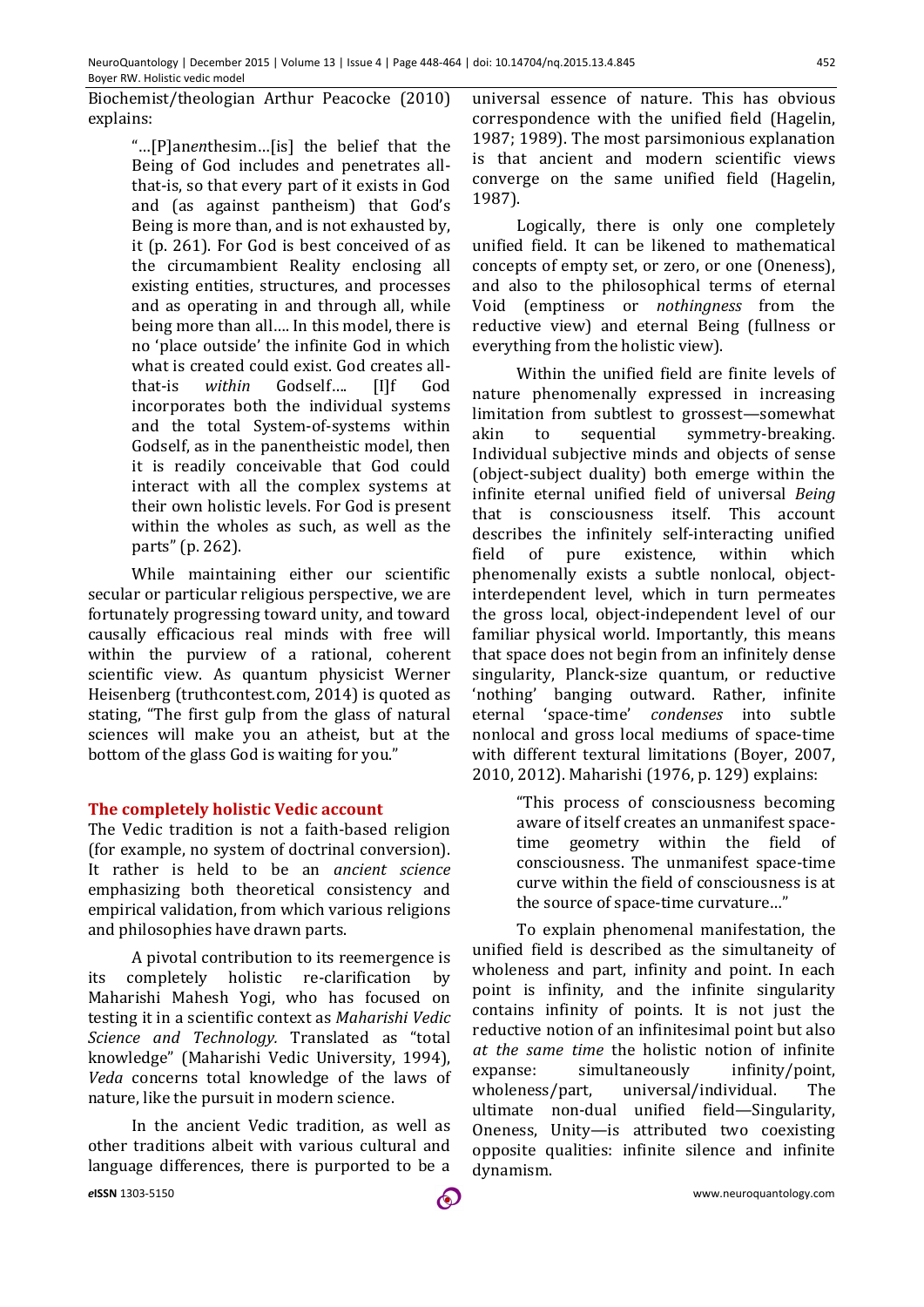To explain how the opposites of infinite silence and infinite dynamism coexist, the unified field is described as infinitely self-interacting, instantaneously referring or curving back on itself. *Infinitely self-interacting* dynamism means eternal silence. As Maharishi (2004) has stated: "Silence and dynamism—they are one thing, not two things."

As an additional step to explain phenomenal manifestation, tacit in the concept of two qualities is how they interact, which relates to a third quality. These three qualities directly relate to the trinity of knower/observer, known/observed, and process of knowing/observing.

In their unified state, these three qualities are the self-referral 'nature' of consciousness itself, the all-encompassing infinite eternal unified field of all existence (called *Samhita*). The 'curving back' is a way of explaining levels of phenomenal creation as degrees of selfinteraction: an infinitely self-interacting field (infinity in each point), a nonlocal self-interacting field with high interdependence or 'entanglement,' and a gross self-interacting local relativistic gravitational field with non-selfinteracting objects that appear to interact independently in the physical world. The unified field as infinitely referring back to itself also means *self-referral*, wakefulness of itself, consciousness itself, the essential nature of consciousness in the Vedic account. This cyclic reverberation or 'curving back' expressed to various degrees throughout phenomenal nature is described in the Vedic text the Bhagavad-gita. It is translated by Maharishi (1997, p.37) as:

> *Prakritim swam avashtabhya visrijami punah.*

> *Curving back upon My Own Nature, I create again and again (Bhagavad Gita 9.8).*

## **Three fundamental ingredients within the 3 in-1 Vedic account**

In quantum field theory, the universe continuously exhibits zero-point motion or 'quantum jitter' whether in its particle, force, vacuum or ground state. This quality of activation is theorized to be an *inherent dynamism*. Also, Higgs field theory relates to a viscosity or *resistance to change* throughout nature to explain mass. Further, while some quantum theory interpretations attribute *fundamental*

randomness to the universe, unified field theory is a contrasting view of fundamental supersymmetry and lowest entropy, or *inherent order*. These three ingredients are associated with three fundamental qualities, principles, or 'forces' in the ancient Vedic account.

In Vedic terms, these three fundamental principles or qualities (collectively called *gunas*) are *rajas*, *tamas*, and *sattva*. They are held to be inseparable and continuously interact to create all phenomenal diversity. They also structure the gradient from the eternal infinite unified field to the phenomenally finite interdependent subtle level and then the object-independent gross level—within the unified field. The gross level is associated with ordinary inert, relatively disorderly matter/energy (more tamas) with little if any explicit intelligence; and the more abstract subtle level is associated with increasing orderly intelligence (more sattva). The principle of activation or energy (rajas) extends across these principles and levels. Maharishi (1967) describes the emergence of these principles in *Veda* in the process of phenomenal manifestation:

"The first manifestation of creation is the selfilluminant effulgence of life, called the Veda. The second step in the process of manifestation is the rise of what we call vibration, which brings out the attributes of prakriti, or Nature—the three gunas [sattva, rajas, and tamas]… Here experience begins in a very subtle form: the trinity of the experiencer, the experienced, and the process of experience comes into existence. This is the beginning of action in the process of creation (p, 206).

The entire creation consists of the interplay of the three gunas—sattva, rajas and tamas born of prakriti, or Nature. The process of evolution is carried on by these three gunas. Evolution means creation and its progressive development, and at its basis lies activity. Activity needs rajo-guna to create a spur, and it needs sato-guna and tamo-guna to uphold the direction of the movement.

The nature of tamo-guna is to check or retard, but it should not be thought that when the movement is upwards tamo-guna is absent. For any process to continue, there have to be stages in that process, and each stage, however small in time and space, needs a force to maintain it and another force to develop it into a new stage. The force that

*e***ISSN** 1303-5150 www.neuroquantology.com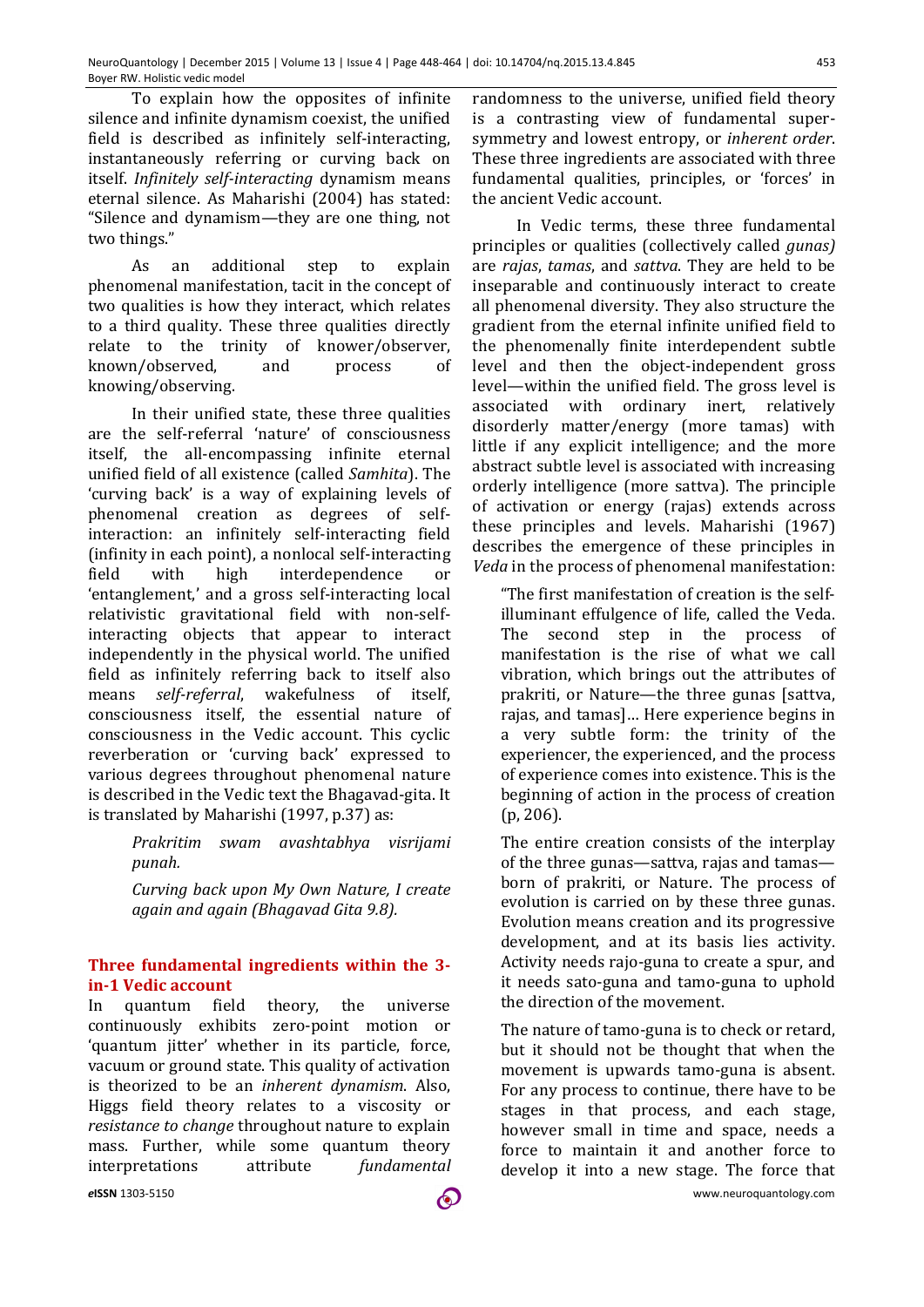develops it into a new stage is sato-guna, while tamo-guna is that which checks or retards the process in order to maintain the stage already produced so that it may form the basis for the next stage" (p. 128).

Consistent with the Vedic model, the progress in modern science from surface to deeper underlying levels, gross to subtle, involves increasing abstraction from mass to energy and now to a more abstract non-material information field. This view of nature in terms of levels is directly toward the holistic Vedic 3-in-1 account.

Even deeper correspondences between Vedic terms and modern scientific terms can be made, which requires deeper understanding of both. Maharishi has made an invaluable contribution of connecting the language and concepts in ancient Vedic science with modern science*.* Although Vedic terms initially may be somewhat confusing, in both approaches can be seen a profound correspondence with the three fundamental principles of nature.

For example, the name *Brahma* can be related to the quality of *inherent dynamism*; the name *Shiva* to *inherent resistance to change* (and ultimately eternal silence); and the name *Vishnu* to *inherent order* (but also incorporating inherent dynamism from the perspective of duality rather than trinity); and combining all three in *Prakriti* (Nature, or Universal Mother) as the 3-in-1 selfinteracting dynamics of the unified field (also *Samhita*  of *rishi*, *devata*, and *chhandas*). These principles can be associated with knower, known, and process of knowing as well as other trinities mentioned earlier. A correspondence also can be drawn with expressions of the trinity in religious traditions, such as for just one example in Christianity, a very abstract view of the trinity of Father, Son, and Holy Spirit. Gregersen (2010, pp. 324-325) points in the direction of this view:

"[T]heology should take a strong interest in scientific suggestions of a comprehensive concept of matter as a field of mass, energy, and information. The Christian idea of a Triune God – Father, Son, and Holy Spirit – may even be seen as a preadaptation to later developments…. The "Father" is the ultimate source of divine life and the existence of cosmos, the "Son' or the Logos is the formative principle in God, and functions also as the informational resource of creation, while the "Holy Spirit' is the divine energy that also energizes the world of the living….

God is present in the midst of the world of nature as the informational principle (Logos) and as the energizing principle (Spirit). Only the originating principle of the Father remains consistently transcendent…. A theological ontology will thus assume that God is intimately present at the core of physical matter as described by the science (and beyond that), without thereby conflating God the Creator and the world of creation."

Carrying this correspondence further, the 'Father' can be associated with different expressions of 'knower' (observer), the 'Son' with 'object' (known, or observed); and the 'Holy Spirit' with 'process of knowing' (observing). The 'Son' is the manifest expression of the 'Father' (in the 'flesh') connected by the 'Holy Spirit' to the 'Father,' the omnipresent transcendent totality that is comparable to some degree with the 3-in-1 Vedic account. All three are one.

## **Linking the 3-in-1 Vedic account to particle physics**

The Vedic account of course needs to be carefully examined to draw precise correspondences with modern physics. One speculation is that 'sattva' can be related to *inherent order*, the maintenance operator, and on the gross physical level to the attractive force of gravity. 'Tamas' can be related to *inherent resistance to change*, the dissolution or annihilation operator, and to the viscosity of space associated, for example, with Higgs field theory. However, the concept of the Higgs field as a viscosity seems conflated somewhat with 'repulsive gravity,' associated with the inflaton (inflationary) field. In the Vedic account, a 'repulsive' or activating force is associated with 'rajas' and *inherent dynamism*, energy, the activation principle in nature.

But other correspondences reasonably can be made, such as the creative principle with inherent order and the maintenance principle with inherent dynamism, similar in physics to associating the creative operator with propagation and maintenance operator with activation (similar to Gregersen's quote above). As we approach ultimate unity, inevitably distinctions can become less distinct, toward all parts reflected in each part.

Further, the three fundamental principles, qualities, or forces (gunas) differentiate into five subtle constituents (tanmatras) and five gross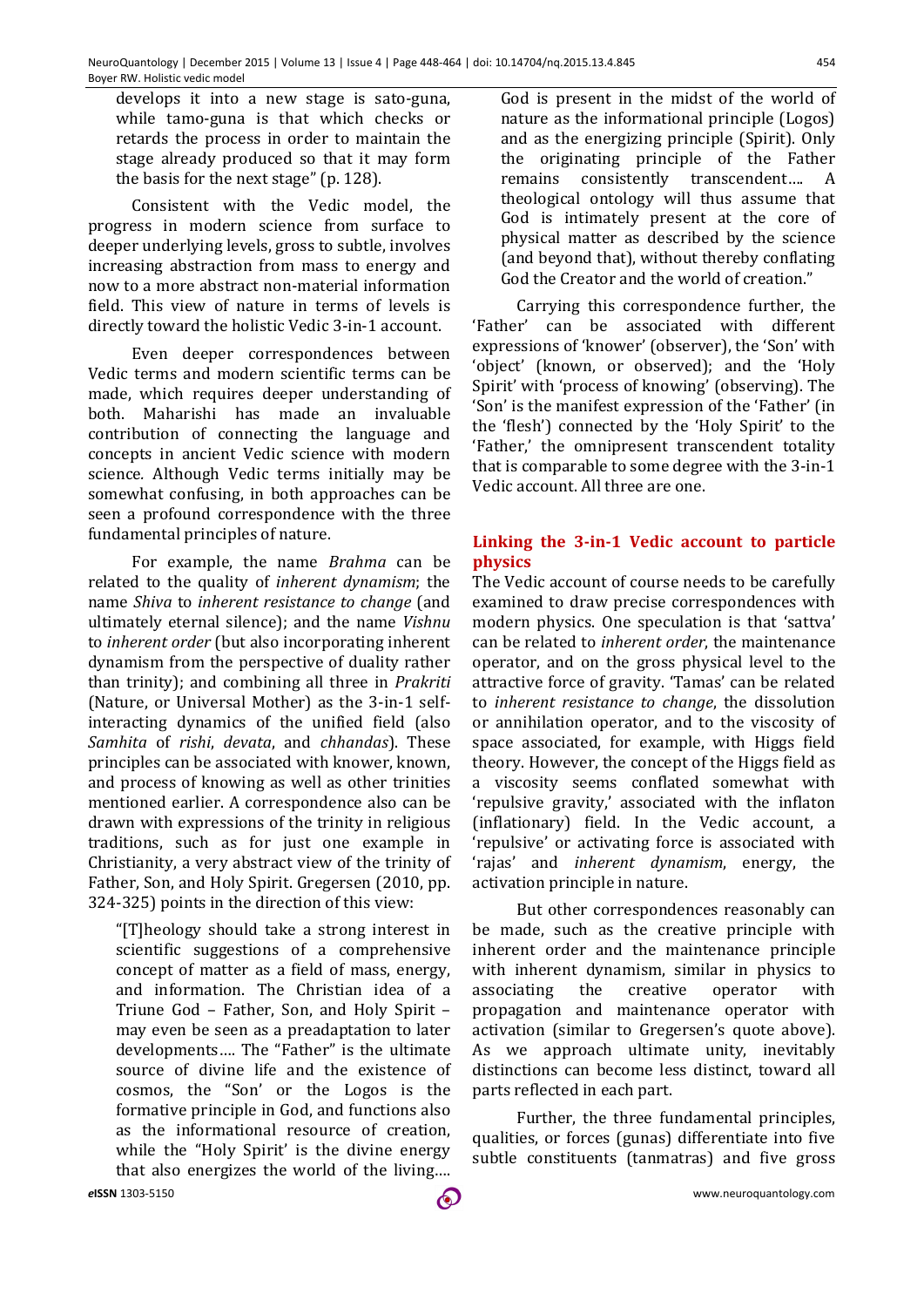constituents (mahabhutas). Correspondences can be made between the five gross constituents (mahabhutas) on the physical level in the Vedic system and particle-force fields identified in physics (Hagelin, 1989; Boyer, 2008; 2012).

However, it would be inappropriate to interpret these five constituents as primitive notions associated with pre-scientific beliefs sometimes attributed to ancient mythologies. They relate to abstract dynamical structures quite relevant to contemporary physics.

For example, the concept of 'fire' concerns principles of transformation such as radiation, luminosity, oxidation, and combustion—as well as the sense of sight. The qualities of the five fundamental constituents are expressed in sequence, somewhat akin to symmetry-breaking. Space contains the properties of the others (air, fire, water, earth) in latent form.

The five fundamental constituents in the ancient completely holistic Vedic account are space (akasha), air (vayu), fire (tejas), water (apas), and earth (prthivi). In this account, there is a natural design relationship between the observed and the process of observing, objective and subjective. These basic five constituents also have direct correspondence respectively with the five senses of hearing, touch, sight, taste, and smell.

To link this system to the fundamental physical particle-forces identified in modern physics, one reasonable speculative correspondence (Boyer, 2008; 2012) is that 'space' is most closely associated with gravity (but also would encompass the other fundamental strong, weak, and electromagnetic forces in latent form). Likewise, 'air' might express the gravitational and strong forces (with the weak and electromagnetic forces latent). In the same sequence, 'fire' might express the gravitational, strong, and weak forces (with the electromagnetic force latent). In this comparison, 'water' and 'earth' express all the four forces but are most associated with the electromagnetic force, perhaps 'water' more with electricity and 'earth' with magnetism. The magnetic force would represent the most tangible and restricted form of 'curving back on itself:' a dipole in which attraction and repulsion are in a circular path of the same magnetically charged object.

# **"Constitution of the Universe:" Overview of the Vedic account of the laws of nature**

To relate the completely holistic Vedic account to laws of nature, Maharishi provides a clarifying analogy of the "Constitution of the Universe,' the total collection of all the laws of nature. Depending on context, this phrase is associated with "Veda" (total knowledge), 'home of all the laws of nature,' 'Prakriti' (Nature), 'unified field of natural law,' and 'Atma' (universal Self), as well as other concepts and terms.

The indivisible 'nature' of the unified field can be *intellectually analyzed* in terms of the coexistence of the opposite qualities of infinite silence/infinite dynamism, and also unity/diversity. In the ancient Vedic knowledge system, these concepts are associated with Vedic names representing universal laws and principles. For example, sometimes infinite silence is associated with *Shiva*, and infinite dynamism with *Vishnu*. The approach is completely monistic or non-dual, while also recognizing the phenomenal unity/diversity of nature in its totality as well as the fundamental 3 in-1 trinity. Different views are prominent at various stages of understanding in a developmental sequence of higher states of consciousness:

"Reality, therefore, has two aspects, Unity and diversity, or silence and dynamism. A truly enlightened perspective is the one that transcends both of these values, yet, at the same time, puts these two contradictory values together, allowing the coexistence of opposite values... The Vedic Literature repeatedly mentions that Shiva is in the heart of Vishnu, and Vishnu is in the heart of Shiva. According to Maharishi, this can be understood as the coexistence of silence and dynamism, or the true oneness of Shiva and Vishnu. In this perspective, Shiva and Vishnu can be seen as both one and the same, and yet as two different aspects of the Unified Field of Natural Law. It is in this manner that… [they] are different from each other, because they administer different aspects of reality, and yet remain one undifferentiated wholeness of Natural Law" (Nader, 2000, p. 333-334).

The phrase 'laws of nature' is associated with *Devata*, a common term in Vedic literature. Maharishi translates a verse from the Veda (Rk Veda 1.164.39) that identifies where Devata exist: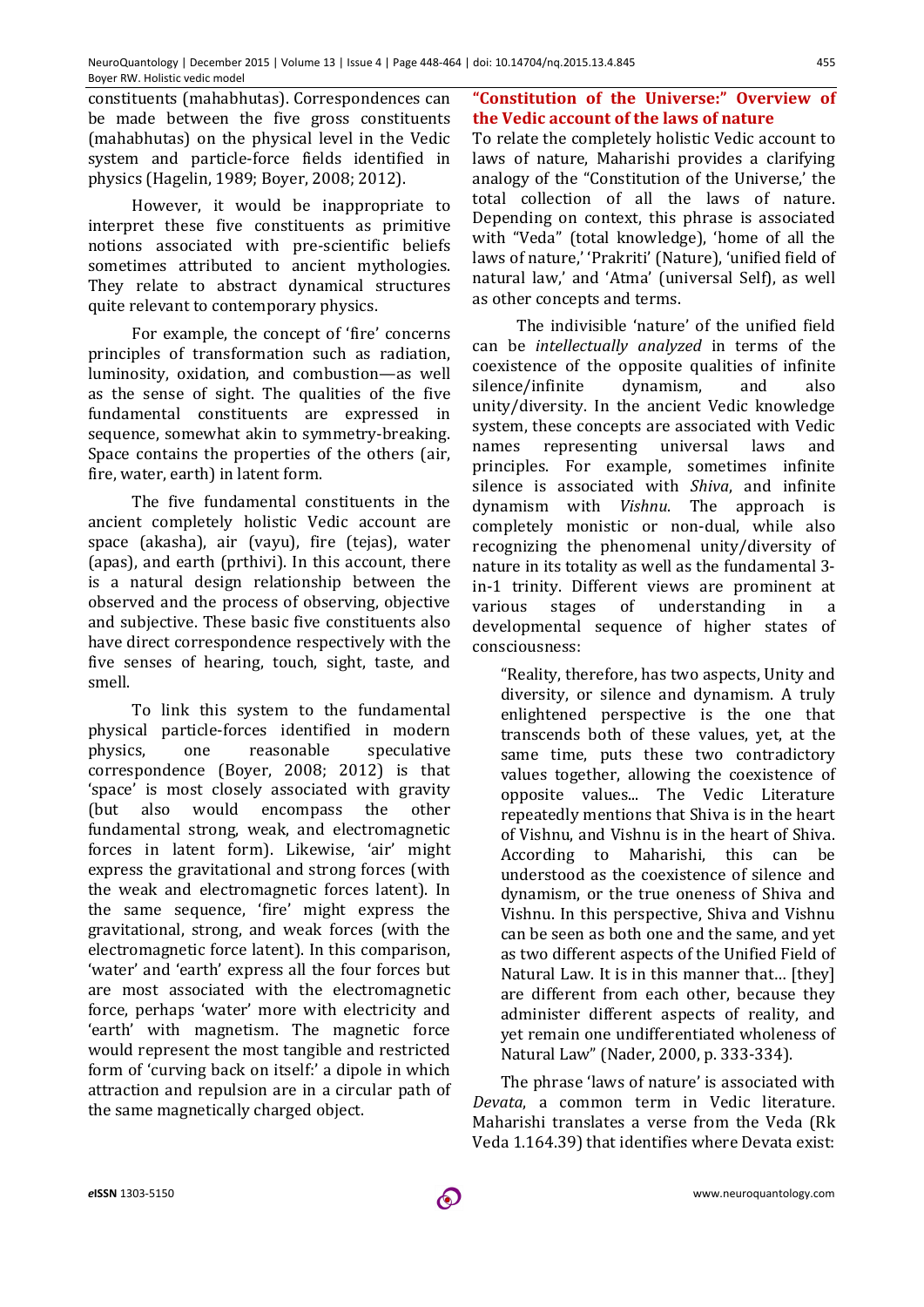*"Richo Ak-kshare parame vyoman*

*Yasmin Deva adhi vishwe nisheduh.*

The verses of the Veda exist in the collapse of fullness... in the transcendental field, in which reside all the... (Devatas), the impulses of Creative Intelligence, the Laws of Nature, responsible for the whole manifest universe" (Maharishi Mahesh Yogi, 1997, p. 18).

The term Devata refers to the laws of nature, or collections of laws of nature, with specific functions that administer or direct the creation, maintenance, and dissolution of the entire universe. With obvious similarity to the modern scientific views summarized in Part I, Devata, or the laws of nature, are said to 'reside' in the transcendent eternal unmanifest field, which by its omnipresent nature is also present in every point of creation:

"The Vedic Devata are the administrators of every aspect of creation. In the same way that the law of gravity exercises its 'rulership' over the attraction between different masses, the Vedic Devata exercise their administrative role over every form and function. For example, the Devata that administers silence is called Shiva, and the Devata that administers dynamism is Vishnu.

The Vedic Devata are not separate from the ultimate reality of the Self—Atma—the Unified Field. Every point in creation, manifest or unmanifest, animate or inanimate, microscopic or cosmic in dimension, in its ultimate reality is nothing but the Unified Field. Every individual Law of Nature or any collection of the Laws of Nature, acting under any circumstances within time and space, is nothing but the dynamics of the Unified Field. Every ant or elephant, every bird or tree, every human being…and the Devata themselves, ultimately are the Unified Field...

The Devata are present in the physiology of everyone, no matter what one's race, belief system, or religion, no matter which political party one associates with, or in which geographical area one is born... The Devata, therefore, are presented here not as religious, philosophical, or poetic concepts, but as a scientific reality" (Nader, 2000, pp. 333-334).

*e***ISSN** 1303-5150 www.neuroquantology.com This view has some similarities to the notion of 'Platonic Forms,' but is also integrated into each of us as individuals at the deepest level of

our own nature—not just outside of individual minds. These abstract 'ideal forms' are objective and independent of individuals only if we think of our individuality as independent and separate, which is the predominant experience in the ordinary waking state of consciousness. But this is a phenomenal experience in this particular state, which emphasizes object/subject duality and does not include direct experience of unity.

In the Vedic model, the laws of nature are *locatable* as residing in the transcendent eternal infinite field. This can be associated with views discussed in Part I of this paper, such as Davies' (1991, p. 67) view of the laws of nature as the transcendent eternal source of "evolutionary pathways." As a field of all possibilities (such as Hilbert space), it is consistent with Stapp's view (though Stapp does not explicitly associate consciousness with it) and with Ward's view of consciousness as the 'carrier of all possibilities.' It also is sometimes associated with the concept of the 'cosmic computer' (Routt, 2005) that calculates and coordinates all cause-effect actions in nature, akin to Lloyd's (2010, p. 102) "giant quantum computer," and Tegmark's 'Mathematical Universe.' Each of these phrases represent different angles in the direction of the ultimate totality of nature as a field of lowest entropy, highest intelligence/order, and the source of all the laws of nature.

Applying the statement, "Knowledge is structured in consciousness" (Maharishi International University Catalogue, 1974/75), Maharishi (2004) points out that the integrated functioning of nature is structured in the selfreferral field of consciousness itself:

"Functioning of the physiology is the demonstration of the outside functioning, but the *actual* functioning takes place within the self-referral field of consciousness."

Another major point linking meaningful information and order in the Vedic account is the concept of *Karma*, the principle of orderly cause and effect. It is also related to the principle of *Dharma*, which refers to action in accord with the laws of nature, the directional value of the laws of nature. This brings *meaning*  and *value* to action and its consequences. It can be associated with the arrow of time (time is unidirectional from past to present to future). In addition to temporal direction, it implies an evolutionary direction (predisposition or inherent value) throughout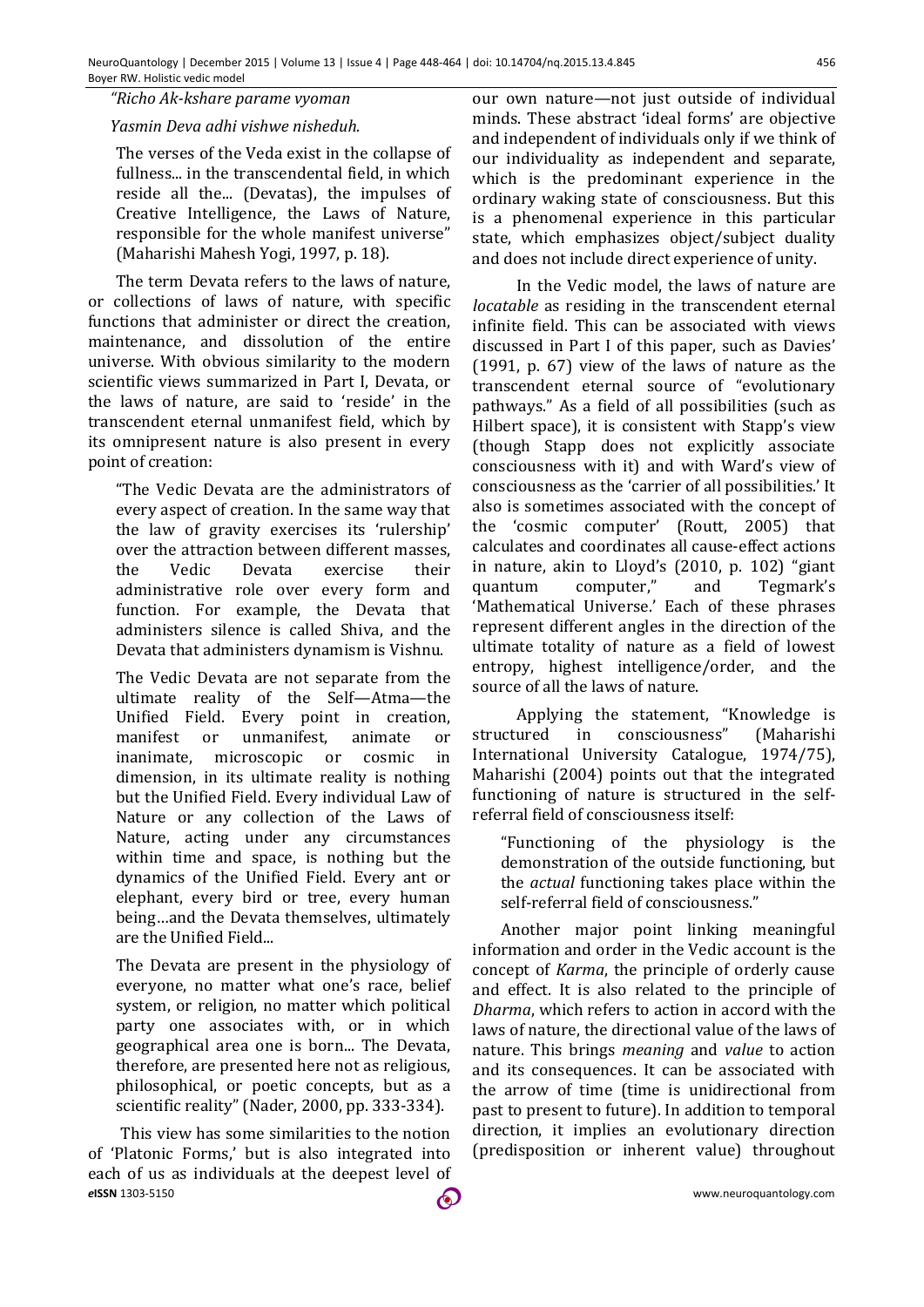nature, akin to the concept of 'evolutionary pathways' (Davies, 1991) in Part I.

In this view, the purpose of change in nature is the expansion of happiness, and the natural tendency of life is toward increasing happiness in higher evolutionary states (Maharishi, 1963, 1967; see also Dalai Lama and Cutler, 1998). Choices of actions in accord with the progressive evolutionary direction of nature—Dharma, also called the 'force of evolution' (Maharishi Mahesh Yogi, 1967) naturally result in expanding happiness. Correspondingly, choices for action in a less evolutionary direction result in reduced happiness, according to the determinate laws of nature. In other words, survival is purposeful.

It is determined that action will lead eventually to realization of the universal value of life reflected in the individual: *"Karma* according to *Dharma* (Maharishi, 2005)." To what degree this is occurring depends on choices freely taken and reactions to their inevitable consequences. This integrates the scientific principle of cause and effect in a universal moral philosophy, based on inherent 'evolutionary pathways' (Dharma) in nature. Recall Eddington's (1974) quote from Part I of this paper that "… [We] are no longer engaged in recovering from Nature what we ourselves put into Nature, but we are at last confronted with its own system of government."

In ancient Vedic science, the extremely subtle association of Devata with the 'laws of nature' places them as residing in the unmanifest transcendent field, the level of the unity of individual/universal, personal/impersonal, part/whole, point/infinite values (Samhita). The abstract, universal, self-interacting unity of natural law is embodied in individual principles/laws of nature that govern specific ranges of phenomenal expression of totality throughout the entire manifest existence.

In this model, Maharishi likens laws of nature to the administration of a national government. Each 'office' represents the entire government, but also covers a specific area of administration. In its jurisdiction of a specific area of the government, the office also is responsible for upholding all the laws that make up the entire government consistent with its fundamental constitution.

This association can be taken to include not only the office of administration but also an

officer or administrator. The concept of 'officer' also represents both the office and the entire government, overseeing specific actions within the entire set of laws drawn from its constitution. Similarly, specific laws of nature can be viewed as particular jurisdictions within the total potential of natural law or *Constitution of the Universe*. In some cultural traditions, the impersonal aspect of Oneness or the totality of nature is emphasized; in others a more personal representation is emphasized. Ancient Vedic science can be said to accept all of these personally preferred views to support natural progress to complete knowledge and experience of the laws of nature and their relationship to the universal level of individual life. It emphasizes a systematic, scientific approach to knowledge development that is both impersonal/objective and personal/subjective.

Maharishi Vedic Science and Technology emphasizes the scientific nature of the devata value, as specific vibratory patterns or fluctuations within the unified field that contain both *name* and *form* (*namarupa*). The name relates to specific vibrations of sounds and syllables in the language of Veda, associated with fundamental laws of nature that shape phenomenal objects. The form is associated with vibrations that are the specific embodiments or instantiations of the object named.

Although mathematics is sometimes thought of as the 'language of nature,' it may be better characterized as the language of logic and intellect. It is an efficient way to represent natural orderly principles—somewhat like English is sometimes called the international 'language of commerce' or French is sometimes described as the 'language of romance.' Laws of nature can be represented quite well via mathematics. However, it is significant that this form of language expression does not capture the vibrational form of the object in its representation (namarupa). In ancient Vedic language, both the vibrational form of the object and the vibrational form of the sound (its name) are consonant; and ultimately, the form engenders the name. This relationship characterizes the 'language of nature,' approximated to various degrees in different culturally-based languages around the world, as well as in more abstract conceptual representations such as in mathematical symbols.

**Unifying the impersonal and the personal**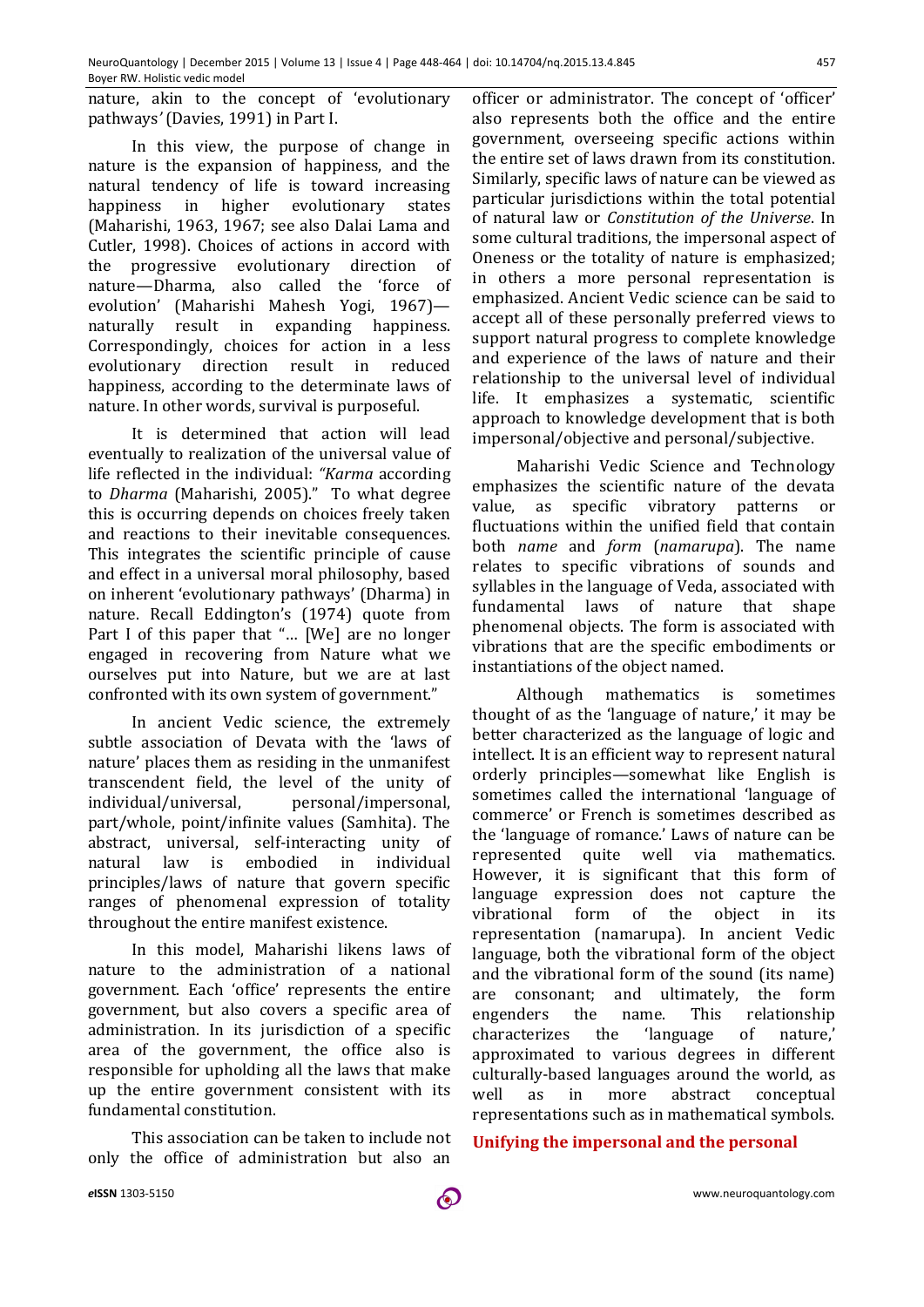NeuroQuantology | December 2015 | Volume 13 | Issue 4 | Page 448-464 | doi: 10.14704/nq.2015.13.4.845 Boyer RW. Holistic vedic model

Applying further the government analogy to 'laws of nature,' in a governmental hierarchy the highest level is frequently identified to be the office of the president, and its administrator as president or sometimes king or queen. With respect to the government of nature, this highest unitary embodiment is conceptualized in various religions as some image or concept of 'God.' From unity to diversity, it can be said that omnipresence, omnipotence, and omniscience are expressed to various degrees. Specific expressions are structured in a hierarchy of infinite totality to limited subtle and gross phenomena.

Again, one approach to explain this hierarchy in physics is spontaneous symmetrybreaking of the unified field into the fundamental quantum particle-force fields and then into localized expressions in the vast diversity of physical phenomena (such as the periodic table, or as fine-and coarse-grained layers of physical objects). In the more personal and personified religious traditions, the hierarchy is frequently depicted more subtly as including levels of God's Kingdom. The hierarchy includes personified levels of nature from angels or other celestial attendants of God or the Godhead to grosser levels such as humans, animals, insects, plants, and inert elements. These can be associated with specific laws at various ecological levels, somewhat analogous to national, state, county, and local municipal codes and ordinances. In Vedic science, these hierarchical levels and the laws of nature can be understood as comparable—whatever the personal beliefs or language affiliations are.

In scientific progress toward a unified view, the impersonal, third-person, experimental, objective approach inevitably needs to include personal, first-person, subjective experience for integrated understanding and experience of the totality of nature. The third-person experimental approach that views the world as outside and independent of subjectivity —the known—needs to be integrated with the first-person experiential approach— the knower. Including the scientist/observer as a real conscious mind that influences nature is a crucial stage of scientific progress. In this personally meaningful experiential context, Maharishi (1972) explains that knowledge resides in the knower; and without knowing the knower, knowledge is *baseless*.

It is important to recognize that there are no indirect third-person objective experiences that are not also direct first-person subjective experiences. The objective means to gain knowledge in modern science has gone beyond its founding assumption of object-subject independence—via quantum field theory. Further progress is incorporating *meaningful* information, not only theoretically but also empirically—which also means *experientially*.

Fortunately, we have arrived at the time in which the objective third-person approach in modern science is bringing the scientist back to her or his own first-person subjective experience. This progress is bringing in the direct firstperson empirical approach that is the specialty of the aspect of ancient Vedic science and Maharishi Vedic Science and Technology.

With respect to first-person empirical experiences, throughout recorded history spiritual and artistic expressions have been replete with visual and verbal imagery attempting to depict a fuller range of nature than the 'objectified' gross physical level. It is significant that reports of such subtle visionary experiences have been more frequent in individuals who have devoted their lives to spiritual development and refinement of mind and body.

To develop universal scientific knowledge, it is necessary to have not only understanding but also direct experience of *universality*, of unity, in which the division of object/subject in ordinary thinking is transcended. Maharishi (1967, p. 444) states: "Transcending thought is infinitely more valuable than thinking."

Subjective means to gain knowledge involve direct experience of 'referring back' to the simplest state of inner silence, the self-referral ground state of mind. Through repeated experience of deeply restful inner silence, consciousness itself, deep-seated stress is naturally dissolved. This unfreezes the inherent capacity to validate the full range of nature in the fine fabric of one's consciousness. Vedic texts state that when fully awake, the structuring dynamics of nature (*Devata*) are available to direct empirical validation (Maharishi Mahesh Yogi, 1997).

Different geographical regions with local laws/principles influence cultural patterns that shape inner experiences—regional languages,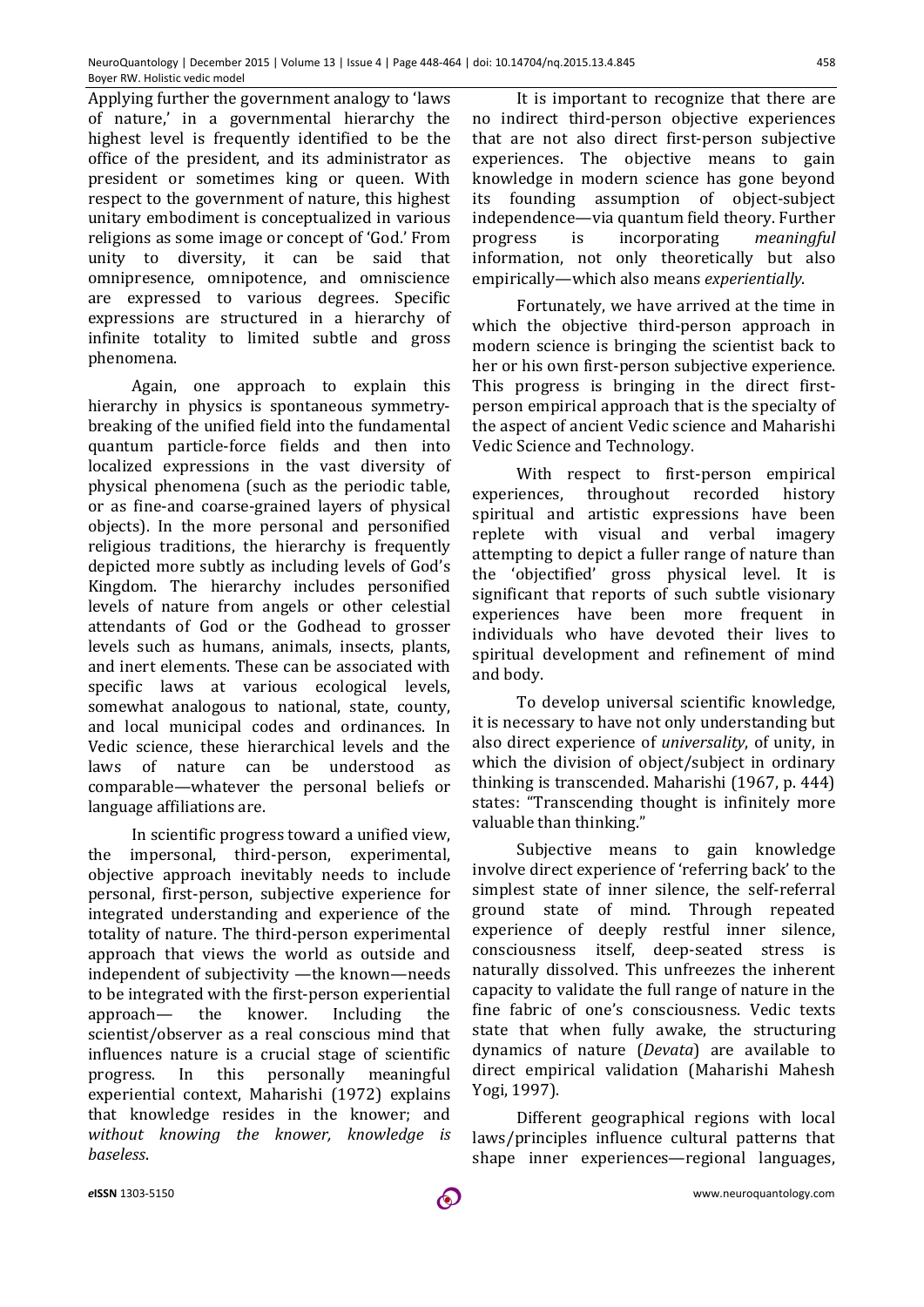459

lifestyles, music, art, social systems, and so on. In the same manner, religious depictions of 'God' and various levels of nature such as 'heaven' also have culturally specific features. Frequently what is imagined—or observed—is interpreted in the context of one's own cherished cultural background. In other words, beauty and *reality* are in the 'eye of the beholder.'

This means that laws of nature apply universally and impersonally. In personal experience, however, it is reasonable to expect that the specific way in which these abstract laws are described and depicted would reflect personal and culturally specific qualia. This is important in the study of Vedic Devata as laws of nature, and in natural refinement of the 'eye of the beholder.'

More broadly, the universal and individual levels of nature need to be integrated: formless and form, unmanifest and manifest, need to be recognized and experienced in their ultimate unity. Wholeness needs to be experienced in every part, infinity in every point.

In the research in Maharishi Vedic Science and Technology on the devata or process of knowing value of nature, these two major aspects of natural law are tangibly integrated (Nader, 2000, p. VIII):

"The profound insights into ancient Vedic Literature, brought to light by His Holiness Maharishi Mahesh Yogi over the past 40 years, have guided the discovery that the laws that construct the human mind and body are the same as those that give structure to the syllables, verses, chapters, and books of the Vedic Literature, and to the administering intelligence of Natural Law described in the Vedic Literature as Vedic Devata.

The human physiology (including the DNA at its core) has the same structure and function as the holistic, self-sufficient, self-referral reality expressed in Rk Veda…. Various groups of components of the human body have also been found to correspond in structure and function to the administering intelligence of Natural Law described in the Vedic Literature as Vedic Devata.... Study of physiology in terms of the structure of Veda is that revelation of our scientific age which raises the individual dignity of human beings to the cosmic dignity of the universe."

#### **What about moral 'laws'?**

If modern science can be said to have a goal, it would seem to be the goal of accurate total knowledge of the laws of nature. And the goal of its technological applications would seem to be to live the full value of that knowledge in everyday life. Religion has corresponding goals. At least traditionally, both generally hold the practical view that there is natural order in the universe, that knowledge of the laws of nature can be gained, and that action applying that order can benefit our lives. The task is to give a rational account and experience of that order, its source, and its effects.

Conflicts between religions come in part from different cultural traditions, and also from different levels of understanding and experience of universal knowledge that is the essence of every religious tradition. Modern science has attempted to avoid these conflicts by establishing an unbiased, 'objective' approach to validate theoretical knowledge of natural laws.

At this stage of its development, the most fundamental accepted laws of nature concern relativity theory and quantum theory (attempting to be reconciled in unified field theory), and evolutionary theory. A core principle of relativity theory is that there is no absolute background or frame of reference of space and time, unfortunately popularly translated as 'everything is relative.' Also, a core principle of some interpretations of quantum theory is that nature is *fundamentally* random. Along with the related view of evolutionary theory as random genetic drift, these views have fostered secular beliefs in moral relativism and the meaninglessness, purposelessness, and groundlessness of our lives.

These most successful theories in modern science can be viewed as having had fragmenting and dissipating influences on society. Fortunately, the concept of a unified field with fundamental order is leading beyond these views and back toward an integrated and meaningful unified view.

In our modern society, the scientific tradition has been the most widely accepted and revered approach to gain knowledge—this is an Age of Science. It is in this context that scientific descriptions are most prominent in Maharishi Vedic Science and Technology. The scientific descriptions help avoid misinterpretations of ancient Vedic science that sometimes have led to its misclassification as religion, fragmented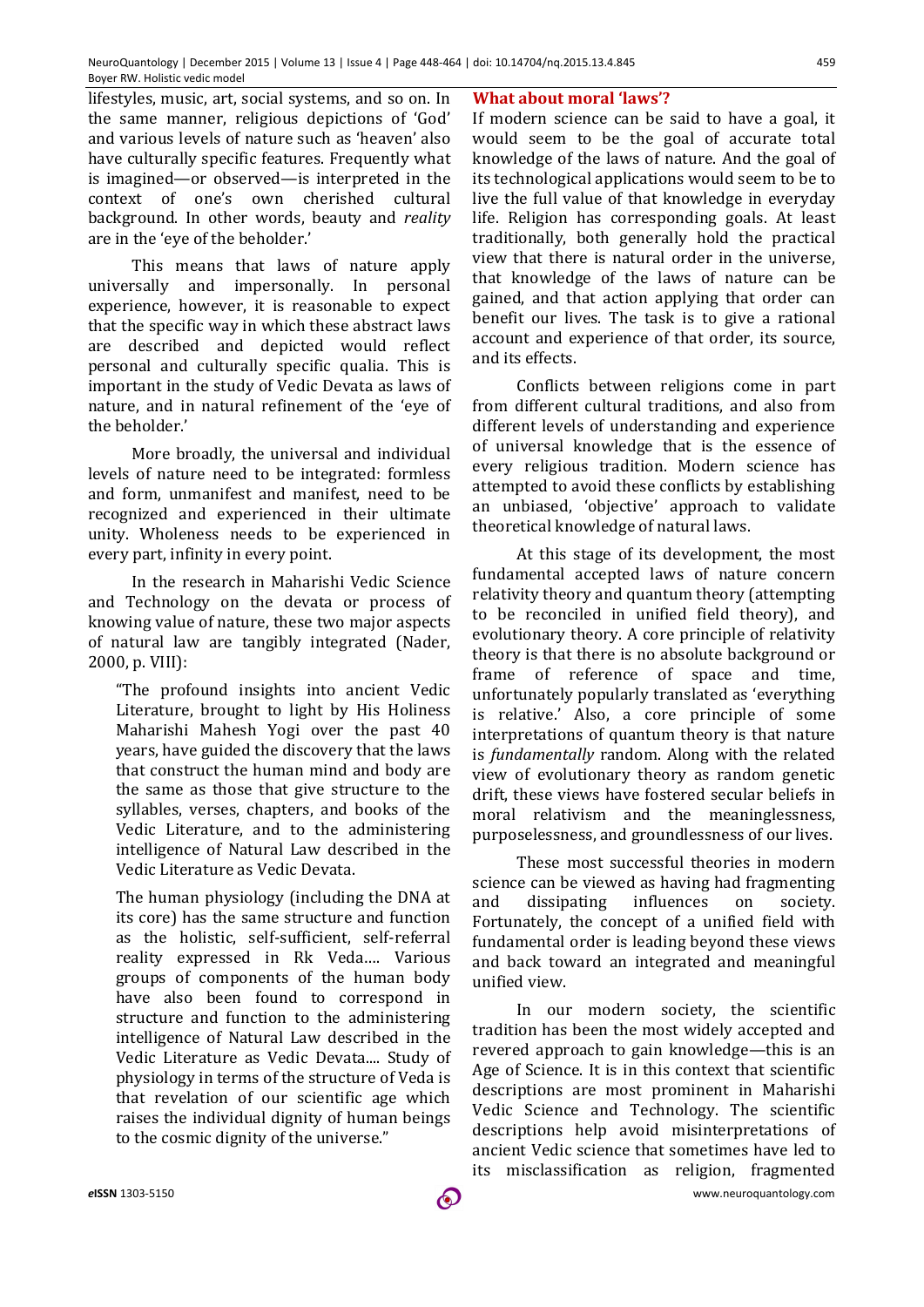interpretations of its complete holism, and loss of its systematic direct means of empirical validation. Maharishi Vedic Science and Technology emphasizes direct experience of ultimate unity, glimpsed though reason in modern science and historically accepted through intuition and faith in various religions.

Maharishi has repeatedly brought attention to the importance of personal development within one's own cultural tradition, which frequently includes religious histories and beliefs. The emphasis is on systematic means to develop total knowledge and directly validate it in one's own experience. It bridges the gap between rational/empirical validation in the scientific tradition and intuition/faith in religious traditions. It is systematic development of the ability to validate universal knowledge that is the essence of cultural, religious, and intellectual traditions.

Systematic and reliable means to experience unity by effortlessly settling down the mind and transcending subject/object duality is the missing active ingredient that fosters development of the full value of one's own background—whether religious, secular scientific, both, or neither. In this view, our level of understanding and experience is affected by the functioning of our mind and body. As we evolve through higher stages, the meanings attributed to scientific findings and religious scriptures also evolve, becoming deeper, more abstract, and universal. Any approach can be said to lead to ultimate knowledge when the mind is allowed to contact its holistic basis—the unified field of all the laws of nature, the Will of God, or however one feels most comfortable in labeling it. It is through direct experience of unity that deeper understanding naturally develops. And increasing refinement of mind and body stabilizes it. Anecdotal reports suggest unifying and visionary experiences arise spontaneously as mind and body are refined.

Human actions naturally have lawful consequences in degrees of beneficial, detrimental, or mixed effects that accumulate to produce increased health and happiness, or disease and suffering. In the Vedic account, sensory experience relates to the effects on mind and body of the objects of sense. The five subjective senses are directly correlated with the five objective constituents or elements. The objects are built of the qualities of space and sound, air and touch, fire and sight, water and taste, and earth and smell. The five elements and qualities combine to produce the phenomenal objects and their corresponding qualia.

Experiencing the different objects of sense—whether by ingesting them through consumption of food, through respiration, or through even visual and auditory perception affects the individual consciousness-mind-body system that is the basis for intuitive, reasoning, and perceptual experiences. This fundamental design correspondence provides an integrated system for health-promoting behavior in accord with lawful patterns throughout nature.

It thus can be understood to provide a framework for a system of moral and ethical behavior. In this framework, morality and ethics concern the promotion of mental and physical health toward optimal functioning through increasing attunement with the unified totality of natural laws in natural and inherent 'evolutionary pathways,' or Dharma.

It is quite unfortunate that in modern society morality has become divorced from a scientific framework for optimal physical and mental health. The original intent of moral codes was to guide higher development based on the deeper, subtler interconnectedness and causeeffect relationships of behavior and its natural consequences. Overlooking these subtler relationships, moral injunctions were misinterpreted as seemingly arbitrary rules that 'God' commands humans to comply with to receive favor, and that are to be followed as a matter of faith even if not validated by reason and experience. Divorced from their practical underpinnings and meaning for daily life, interpreted crudely with respect to only shortterm immediate effects, their relevance to daily life was reasonably doubted.

This fragmenting view was exacerbated by the difficulty of validating the subtle cause-effect relationships using only objective third-person methodologies, and also by views that nature is fundamentally random, value-less, and meaningless. It has been a major quandary in modern science how nature can be universally deterministic and lawful on the one hand, and on the other hand *fundamentally* random. This is due to overlooking levels so subtle that causal relations governing them were not apparent within the constraints of modern 'objective' methodologies.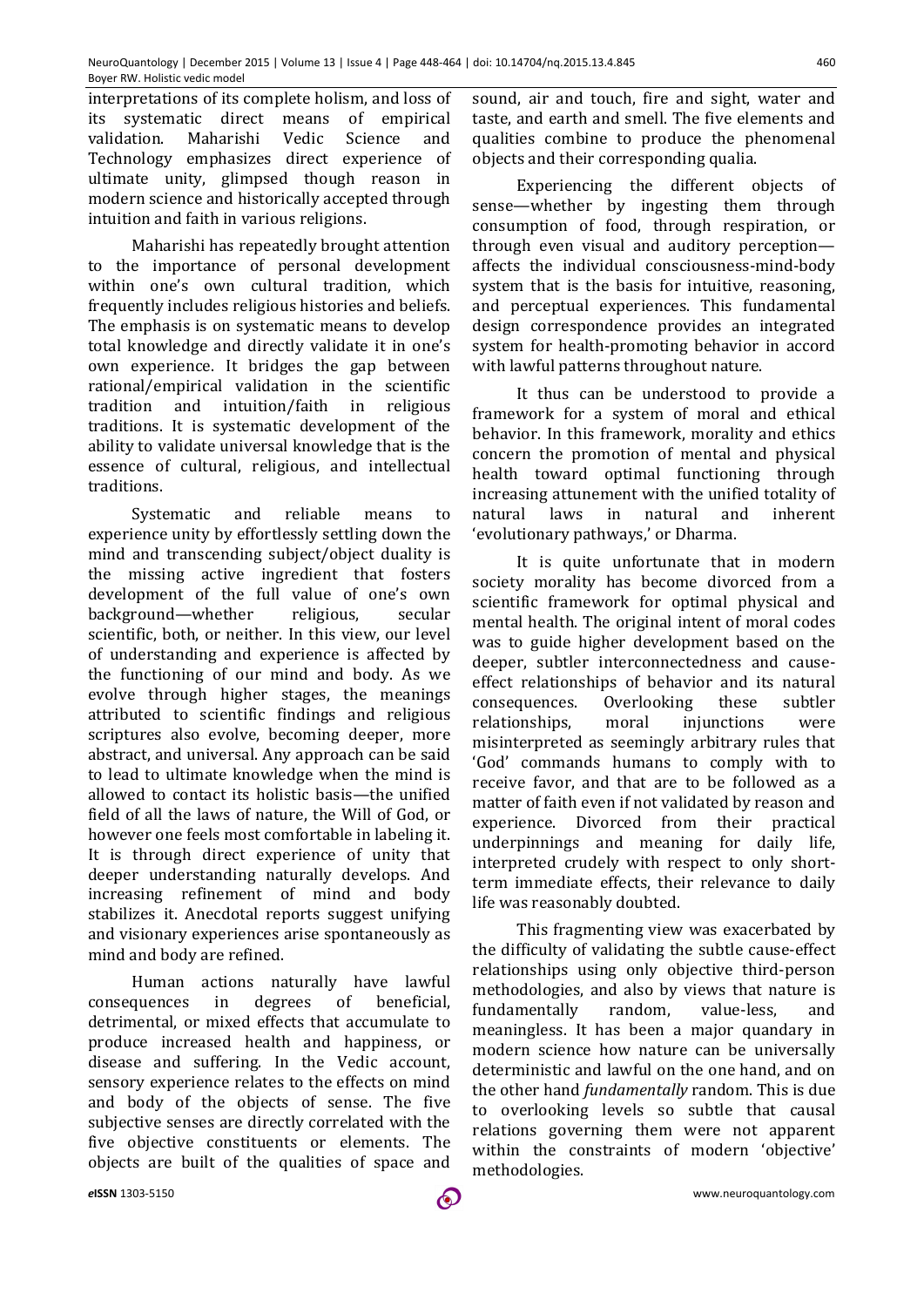As modern science has progressed to deeper and more integrated understanding, there is growing recognition that some religious injunctions have practical validity in natural medicine and preventive health. And on the other hand, some religious believers are broadening their understanding of the universal meaning of their cherished scriptures. Both secular and religious approaches can be said to identify natural laws, with the same intent to apply the laws to reduce suffering. Attention to the holistic basis of both secular and religious approaches is said to be the missing ingredient in both science and religion as they are now practiced that will bridge the gap between them.

In the model of the 'Constitution of the Universe,' the laws of nature that structure actions and consequences are the same laws that are the basis of moral codes. We have free will, and our choices have obvious short-term and not so obvious long-term effects that either result in improved health and increased happiness or not, according to their natural consequences. In scientific terms, health and happiness depend on optimizing interactions of our genes, behavior, and environment. In religious terms, God gave us free will to act in accord or discord with God's Will, or natural laws. In God's unbounded mercy, laws of nature give practical feedback on how to reduce suffering, which builds faith and commitment for continuing progress to our inevitable reward in permanent fulfillment which also can be thought of as gaining total scientific knowledge and mastery of the laws of nature.

In the following quote, Maharishi (1967, pp. 26-27) summarizes a profoundly integrating view of scientific laws of nature and religious moral principles, also addressing key points in this paper:

"Dharma is that invincible power of nature which upholds existence. It maintains evolution and forms the very basis of cosmic life. It supports all that's helpful for evolution and discourages all that is opposed to it.

Dharma is that which promotes worldly prosperity and spiritual freedom. In order to understand the role of dharma in life, we have to consider the mechanics of evolution.

When life evolves from one state to another, the first state is dissolved and the second brought into existence. In other words, the

process of evolution is carried out under the influence of two opposing forces — one to destroy the first state and the other to give rise to a second state. These creative and destructive forces working in harmony with one another maintain life and spin the wheel of evolution. Dharma maintains equilibrium between them. By maintaining equilibrium between opposing forces, dharma safeguards existence and upholds the path of evolution, the path of righteousness.

Man's life is so highly evolved that he enjoys freedom of action in nature. This enables him to live in any way he desires, either for good or for evil. As he behaves, so he receives. When the good increases in life and the positive forces tend to overbalance the normal state of existence, then the process of dharma, restoring equilibrium, results in feelings of happiness in the heart and satisfaction in the mind. In the same way, when evil increases in life and the negative forces predominate, the power of dharma, restoring balance, produces sensations of pain and suffering.

Life is as we want it  $-$  either suffering or joy. When we allow the positive and negative forces to remain in their normal state of equilibrium, we live through normal periods of life. Assisting the growth of negative forces results in suffering; when we help the positive forces to increase we share the joy of life. 'As you sow, so shall you reap', expresses the role of dharma in practical life."

In this account of 'Dharma,' constitutions of national governments and laws for individual and social behavior derived from them approximate the laws of nature. These 'man-made' laws are effective according to the degree they are in accord with the laws of nature and the 'Constitution of the Universe.' This depends on the level of development of the individuals and societies that make the laws and aspire to live in accord with them.

Regarding this point, Maharishi (1967, p. 133) refers to a verse from the Bhagavad-gita: "You have control over action alone, never over its fruits...." Thus humans have real free will to choose what to do; but then the laws of nature automatically compute the inevitable consequences (Boyer, 2014).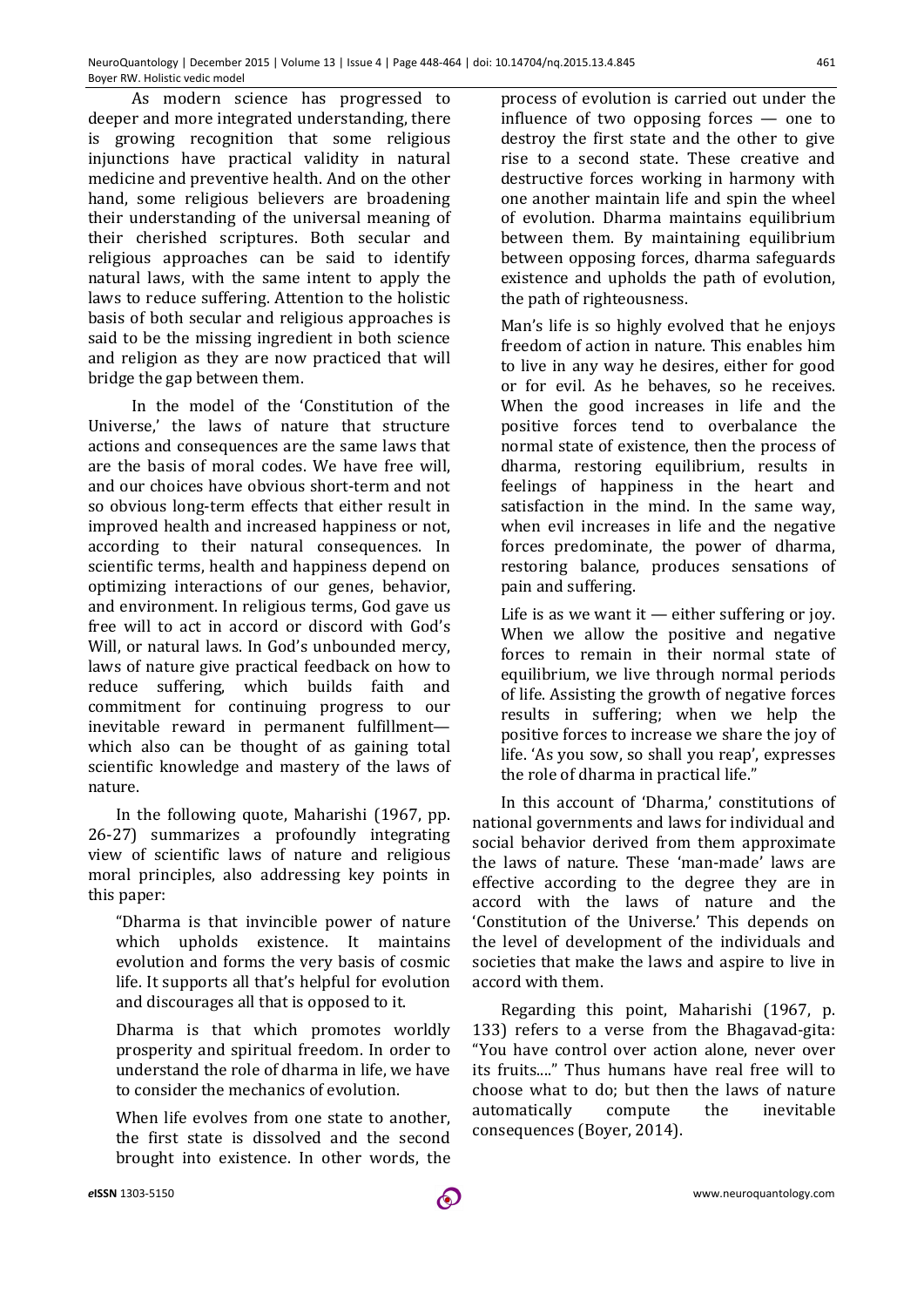#### **Reconciling holism and reductivism**

According to the completely holistic Vedic account, it is not that survival behavior, intentional top-down causation, self-awareness, and consciousness are *created*  as emergent properties in the processes of biological evolution. Also, it is not that these higher-order processes did not exist in latent forms before their emergence, or that there is no inherent direction or purpose to them.

In contrast, through long periods of time they become expressed in higher stages of development. In the human species, they are increasingly prominent in evolution toward full potential, reflecting increasing free will (Boyer, 2014). Evolution is impelled and guided by causal dynamics of subtler, holistic 'evolutionary pathways' (Dharma). In this context, emergence refers to higher-order expressions of latent functions—not emergent, unreal epiphenomena.

Experiential reports of higher development appear throughout religious and spiritual traditions, as well as the scientific tradition on occasion. But their descriptions have been quite obscure. With advances in modern science, subtle relationships in nature, historically related to moral injunctions but difficult to validate, can fit into a rational scientific view.

Phenomenal nature is said to be an eternal cyclic process of the evolution of parts from ultimate wholeness, and then evolving to reveal the wholeness in each part. This is a never-ending self-referral process across vast eons of time. The theory of evolutionary biological emergence can be viewed as consistent with one part of this selfreferral cycle. In other words, higher-order, topdown mental processes emerge with increasingly complex physical structures. But these complex structures are shaped by subtle non-physical processes all along the way.

As the field of all possibilities, the unified field of universal Being is its own self-referral physiology, and contained within its fine fabric is the intelligence and energy that manifest all phenomenal sentient beings and insentient objects. Its grossest levels appear to be inert particles or atoms such as in rocks and earth. On this level, the inherent intelligence and energy of nature appear the least integrated, and mind and matter appear independent (mind/matter duality).

At the subtle level, energy and intelligence are more integrated. This level has more the character of mind and thought forms than gross physical material forms. It is the subtle mind that initiates and directs the gross body to move, carried out through subtle nonlocal field dynamics that are automatically expressed in the gross local domain in classical biophysical mechanics. Objects and processes in the subtle relative level reflect locality while at the same time are nonlocal and interdependent, exhibiting more the coexistence of point/infinite value, personal/impersonal, individual/cosmic. At the infinitely self-referral level, unity predominates.

Modern science attempts to account for higher-order subjective mind and consciousness in terms of lower-order, bottom-line, inert energy/matter as quantum force-particle fields. These fields eventually synthesize into complex biological organisms that can sense, think, and appear to become conscious of surroundings for survival value through entirely blind, meaningless random mutations and natural selection.

Biological survival is considered basic to natural selection, but there is no coherent account of how the *value* of survival gets into the closed determinate physical causal chain that began long before biological organisms existed. Complex higher-order biological organisms, with minds and consciousness, were said to be due to (supervene on) lower-order inert processes epistemological emergence. All causal effects were believed to be bottom-up.

As increasingly complex physical structures spontaneously happened, empirically some were both more stable and more adaptable, and thus able to last longer. In this view, the difference between living and non-living is a matter of systems that are complex and flexible enough to maintain 'themselves' over time. And also just by chance, these systems developed the incredible ability to function as a whole unit, and also to make copies for individual and group survival.

Then it was recognized that in building unitary-behaving biological systems, there must be some means for the holistic outcomes or products to guide the lower-order processes into units that are more than the sum of the parts so-called ontological emergence. But all the higher-order and lower-order processes remain in the closed causal chain, so there was no topdown causal guidance by a real 'biological self.'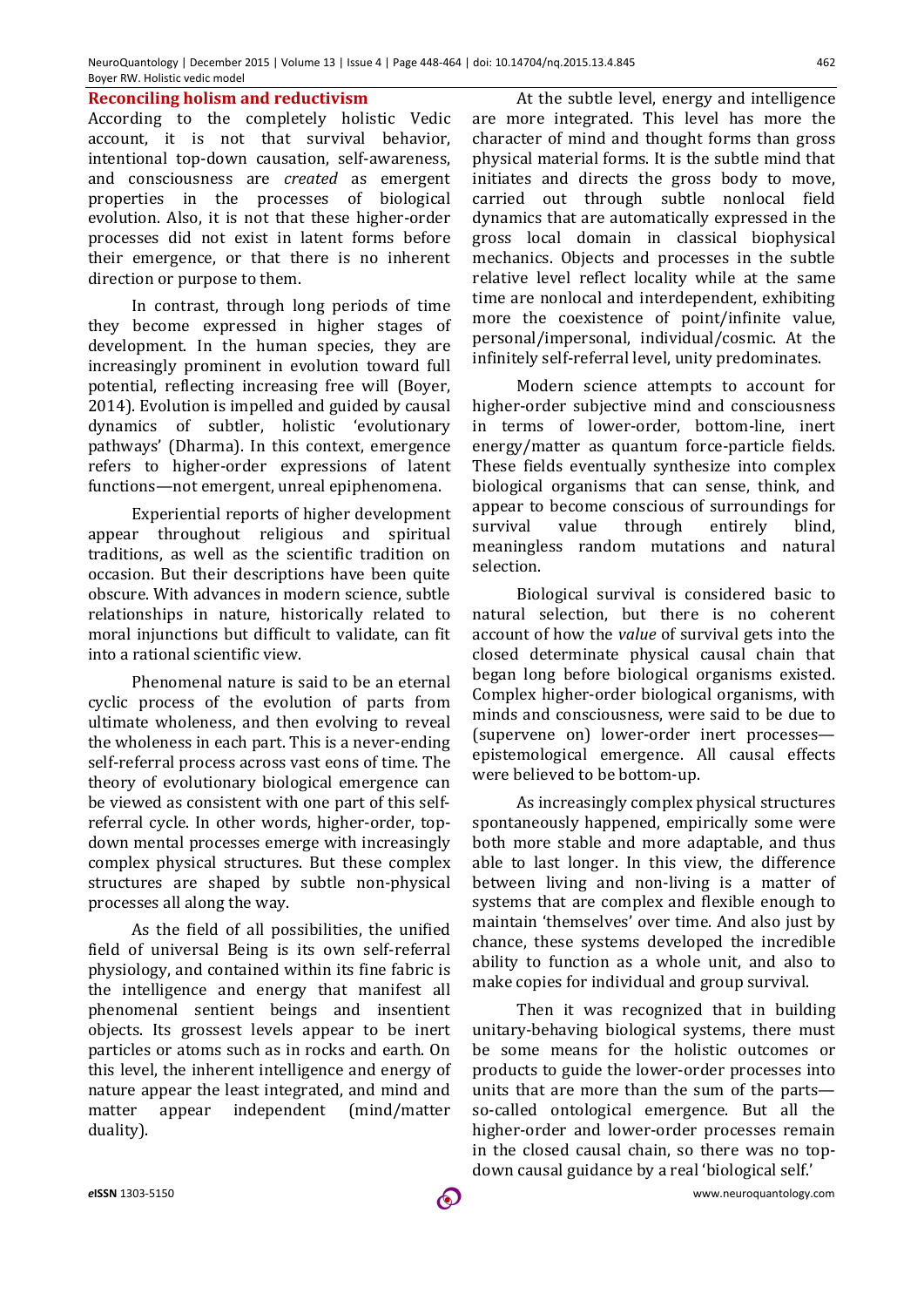Then arguments were made for 'selforganizing systems' to emerge spontaneously and randomly without any planned precedents. But these unitary systems are now becoming recognized to require at least some order, or intelligence. The major current speculations include that the order is added from outside as in artificially intelligent systems, or from outer space such as in meteors, or from infinite possibilities of random fluctuations of 'nothing.' The 'right values' of nothing led to a non-random information processing system, which since has maintained and systematically built on the first instance of non-random order, eventually creating biological organisms that can know themselves and their world, out of chaos and randomness.

This part of the story—largely consistent with the Vedic account—emphasizes synthesizing of parts into wholes. What is needed for a coherent account is the other part of the cycle: the unified field of nature as fundamentally orderly and whole that phenomenally diversifies into parts, and then synthesizes into higher levels of development—detailed in Veda.

In the analysis part, nature manifests from wholeness to parts, from unity to diversity. The transcendent infinite eternal unified field of consciousness itself, the 'home of all the laws of nature,' the simplest state of nature, phenomenally diversifies within itself, and then progressively unifies from parts back to wholeness, within itself. Cosmic evolution involves condensing from wholeness to parts in phenomenal diversification, and synthesizing parts into wholeness in unification, instantiating an eternal self-referral cycle.

As enumerated in the *Sankhya* model of ontological levels of nature in Vedic literature (Maharishi, 1967), the sequence is from the unmanifest unified field of consciousness (*Purusha/Prakriti*) to the subtlest level of manifest nature (sometimes called *Mahat* or cosmic ego), to Ahamkara (cosmic intellect, also called *Buddhi*), to Manas (cosmic mind), to the *Indriyas* (organs of sense) and *Karmendriyas* (organs of action), to the *Tanmatras*  (subtle objects of sense, the five essences of space, air, fire, water, and earth), and finally to the *Mahabhutas* (gross objects of sense, the five gross elements) (e.g., Boyer, 2012).

Because these levels of nature make up the entire structure of nature and everything in it, they also make up the levels of the individual human being, including transcendent consciousness itself, levels of subjective mind, and levels of objective body and the environment. This is described in the Vedic literature, such as this verse from Brihad-Aranyak Upanishad (1.4.10) concisely summarized by Maharishi (2003) as:

*"Yatah pende, yatah bramande.*

The individual is cosmic."

## **Conclusion**

With the phenomenal structure of levels already existent in nature to be observed, we humans eventually began scientific observations of the grossest surface level. This level appeared to be inert, independent of subjectivity, devoid of sentience, and the most *real*  from the limited object/subject duality of the ordinary waking state. With top-down subtle guidance in 'evolutionary pathways' (Dharma), the parts long ago naturally congealed into more complex wholes as biological organisms (Boyer, 2014). With more refined experiences in higher states, the subtler, interdependent, non-physical level of nature associated more with sentience and subjectivity which guides the physical level appears more *real* (even hyper-real). In the highest state, all phenomenal levels are experienced as *Maya*, the phenomenal world of ever-changing 'measurable' existence.

This again is the completely holistic Vedic 3-in-1 account, experienced as relatively *real* at gross levels, relatively *much more real* at subtle levels, and *total reality* at the transcendent infinite eternal unified level. Applying this account to the seven questions in the Introduction, the laws of nature are: 1) discovered, 2) both independent of and dependent on us as observers, according to the stages of understanding and experience in the different states of consciousness, 3) prior to phenomena governed by them, with complexity as permutations of them, 4) eternal, 5) fundamentally orderly, 6) information structures that shape what happens in phenomenal nature, but that also allow for real free will, and 7) the ontologically real structuring dynamics (Devata) of phenomenal nature in unmanifest universal Being (Prakriti/Purusha).